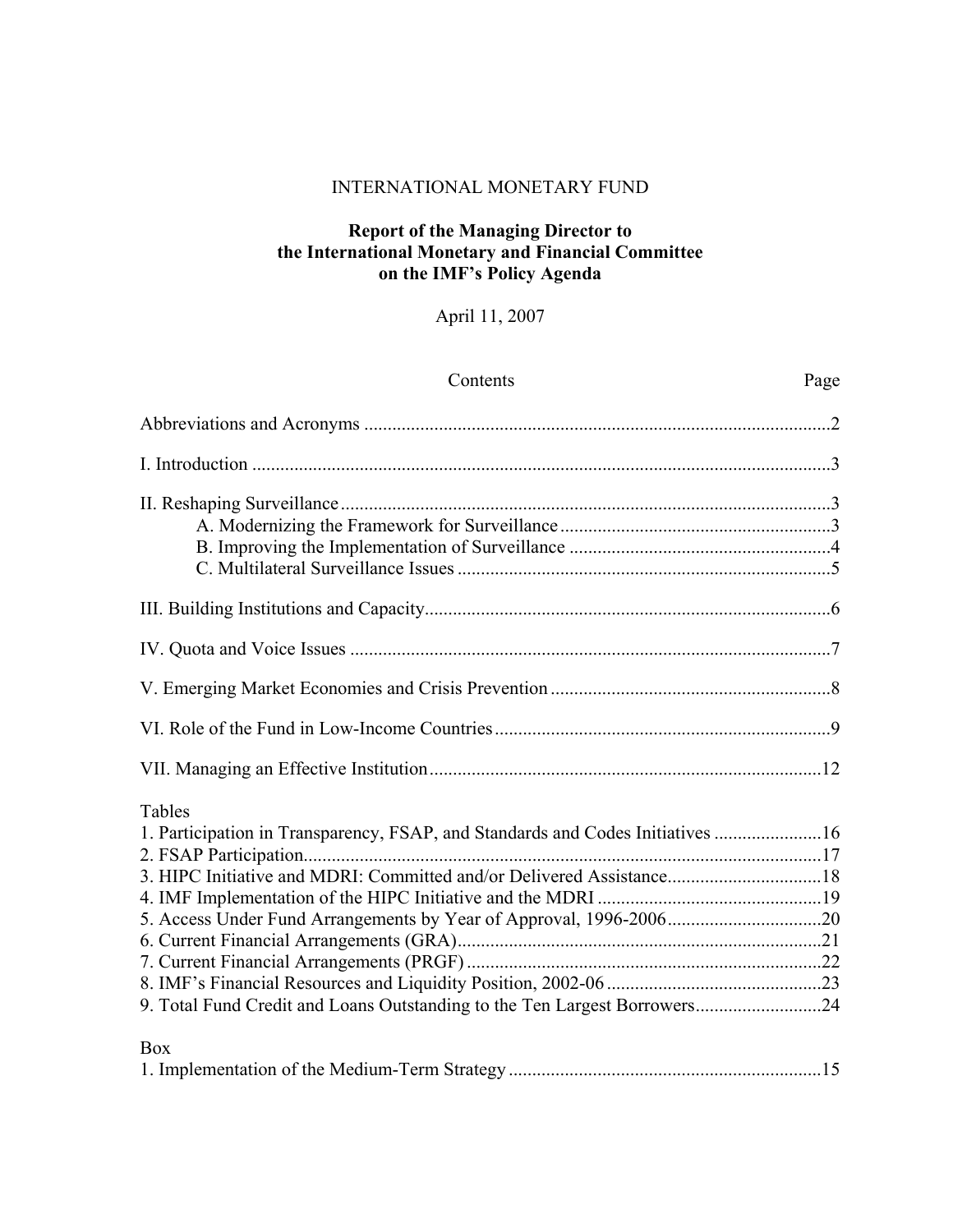# **Abbreviations and Acronyms**

| <b>AFRITAC</b> | Technical Assistance Center in Africa                     |
|----------------|-----------------------------------------------------------|
| <b>CCL</b>     | Contingent Credit Line                                    |
| <b>CEMAC</b>   | Central African Monetary and Economic Union               |
| <b>CGER</b>    | <b>Consultative Group on Exchange Rates</b>               |
| <b>DSF</b>     | Debt Sustainability Framework                             |
| <b>ECCU</b>    | Eastern Caribbean Currency Union                          |
| <b>EFF</b>     | <b>Extended Fund Facility</b>                             |
| <b>ESAF</b>    | <b>Enhanced Structural Adjustment Facility</b>            |
| <b>FSAP</b>    | <b>Financial Sector Assessment Program</b>                |
| <b>GFSR</b>    | Global Financial Stability Report                         |
| <b>GRA</b>     | <b>General Resources Account</b>                          |
| <b>HIPC</b>    | <b>Heavily Indebted Poor Countries</b>                    |
| <b>IEO</b>     | <b>Independent Evaluation Office</b>                      |
| <b>IMF</b>     | <b>International Monetary Fund</b>                        |
| <b>IMFC</b>    | <b>International Monetary and Financial Committee</b>     |
| <b>MDG</b>     | Millennium Development Goal                               |
| <b>MDRI</b>    | Multilateral Debt Relief Initiative                       |
| <b>MTS</b>     | Medium-Term Strategy                                      |
| <b>PIN</b>     | <b>Public Information Notice</b>                          |
| <b>PRGF</b>    | Poverty Reduction and Growth Facility                     |
| <b>PRSP</b>    | Poverty Reduction Strategy Paper                          |
| <b>PSI</b>     | <b>Policy Support Instrument</b>                          |
| <b>ROSC</b>    | Report on Standards and Codes                             |
| <b>SAF</b>     | <b>Structural Adjustment Facility</b>                     |
| <b>SBA</b>     | <b>Stand-By Arrangement</b>                               |
| <b>TAIMS</b>   | <b>Technical Assistance Information Management System</b> |
| <b>WAEMU</b>   | West African Economic and Monetary Union                  |
| <b>WEO</b>     | World Economic Outlook                                    |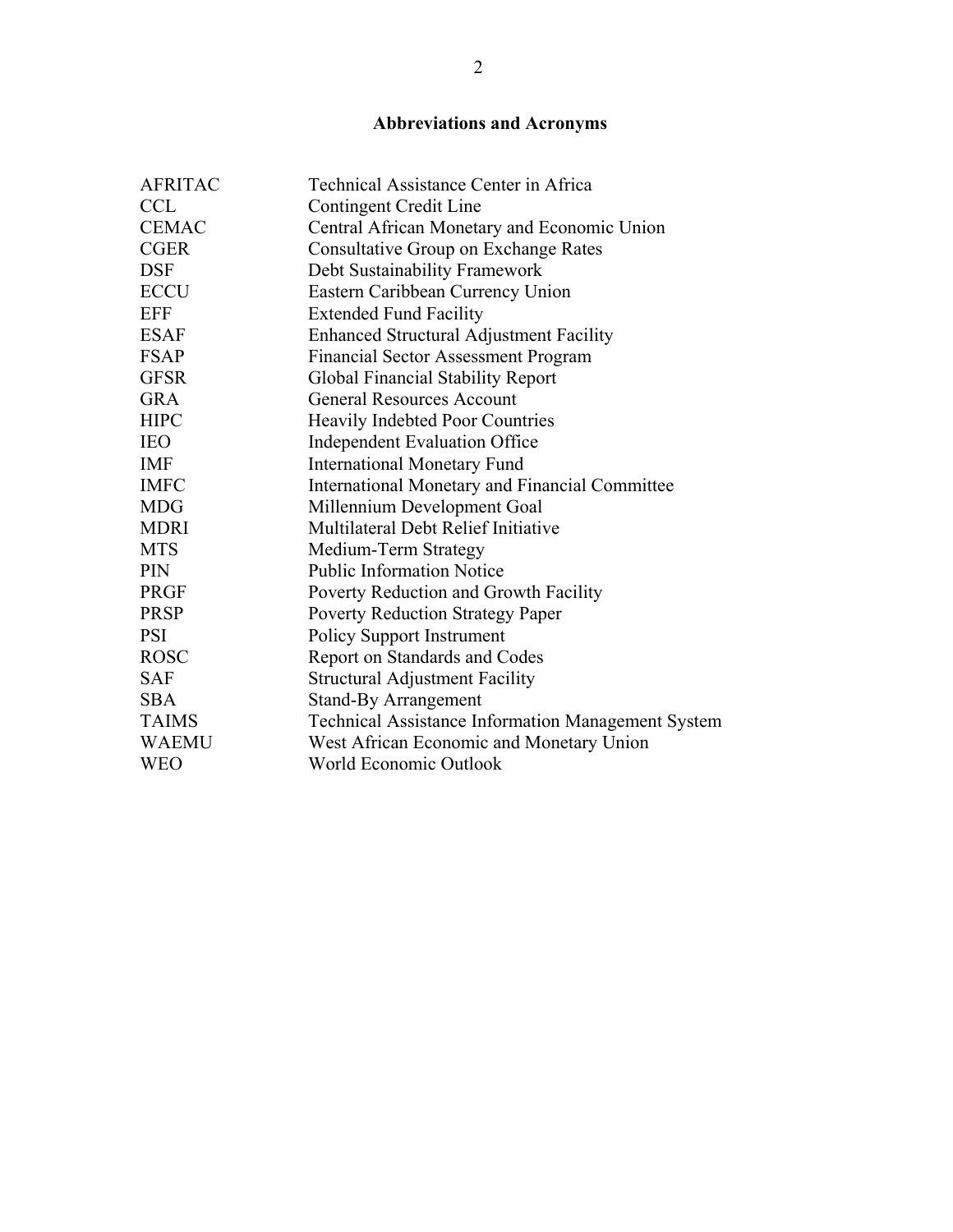#### **I. INTRODUCTION**

1. **This report describes the work of the Fund since the 2006 Annual Meetings and its direction in the period ahead.** Over the past six months, work has concentrated on making surveillance more effective, reforming quotas and voice, and reviewing the finances of the institution to place them on a sustainable footing. Progress has also been made with other key elements of the medium-term strategy, including capacity building, crisis prevention, and support for emerging markets and low-income countries. In January, the Fund welcomed its 185<sup>th</sup> member, the Republic of Montenegro.

2. **Since the Annual Meetings, global growth has remained strong and become better balanced regionally, while risks have eased despite recent market turbulence.** Growth in the euro area, Japan, and some important emerging economies has picked up. The decline in oil prices and liquid financial conditions have helped support demand while inflation risks have moderated. Risks remain—including inflationary pressures as output gaps close or if oil prices rebound, spillovers from a sharper slowdown of the U.S. housing sector, a recurrence of late February's financial market volatility, and the possibility of a disorderly unwinding of global imbalances. Protectionism and trade distortions also need to be firmly resisted, and hence the renewed impetus of the Doha Round is very welcome.

3. **The paper reports on progress in the following key areas:** modernizing surveillance (Section II); building institutions and capacity (Section III); quota and voice issues (Section IV); crisis prevention (Section V); the Fund's role in low-income countries (Section VI); and managing an effective institution (Section VII). The last section includes the contribution of two important external reports, on the sustainable long-term financing of the IMF, and on Bank-Fund collaboration.

#### **II. RESHAPING SURVEILLANCE**

4. **The Fund is continuing to reshape surveillance, with the aim of ensuring its sustained effectiveness as globalization spreads.** To serve the purposes of the membership, surveillance must be focused, candid, transparent, even-handed, and accountable, while dealing better with cross-country spillovers. Work toward these goals has advanced on two fronts: we have begun to modernize the *framework* for surveillance and we are continuing to improve *implementation*.

#### **A. Modernizing the Framework for Surveillance**

5. **We have made significant progress in reviewing the surveillance framework since the Annual Meetings.** The Board has already found important areas of broad agreement in the review of the 1977 Decision on Surveillance Over Exchange Rate Policies, and is building common ground on areas where agreement is yet to be reached.<sup>1</sup> It is clear that three principles should guide any revision: (i) there should be no new obligations, and

 $\overline{a}$ 

<sup>&</sup>lt;sup>1</sup> IMF Managing Director Rodrigo de Rato Sees Continued Strong Global Outlook, Notes Progress on Fund *Reform* (PR/07/64, 4/09/07).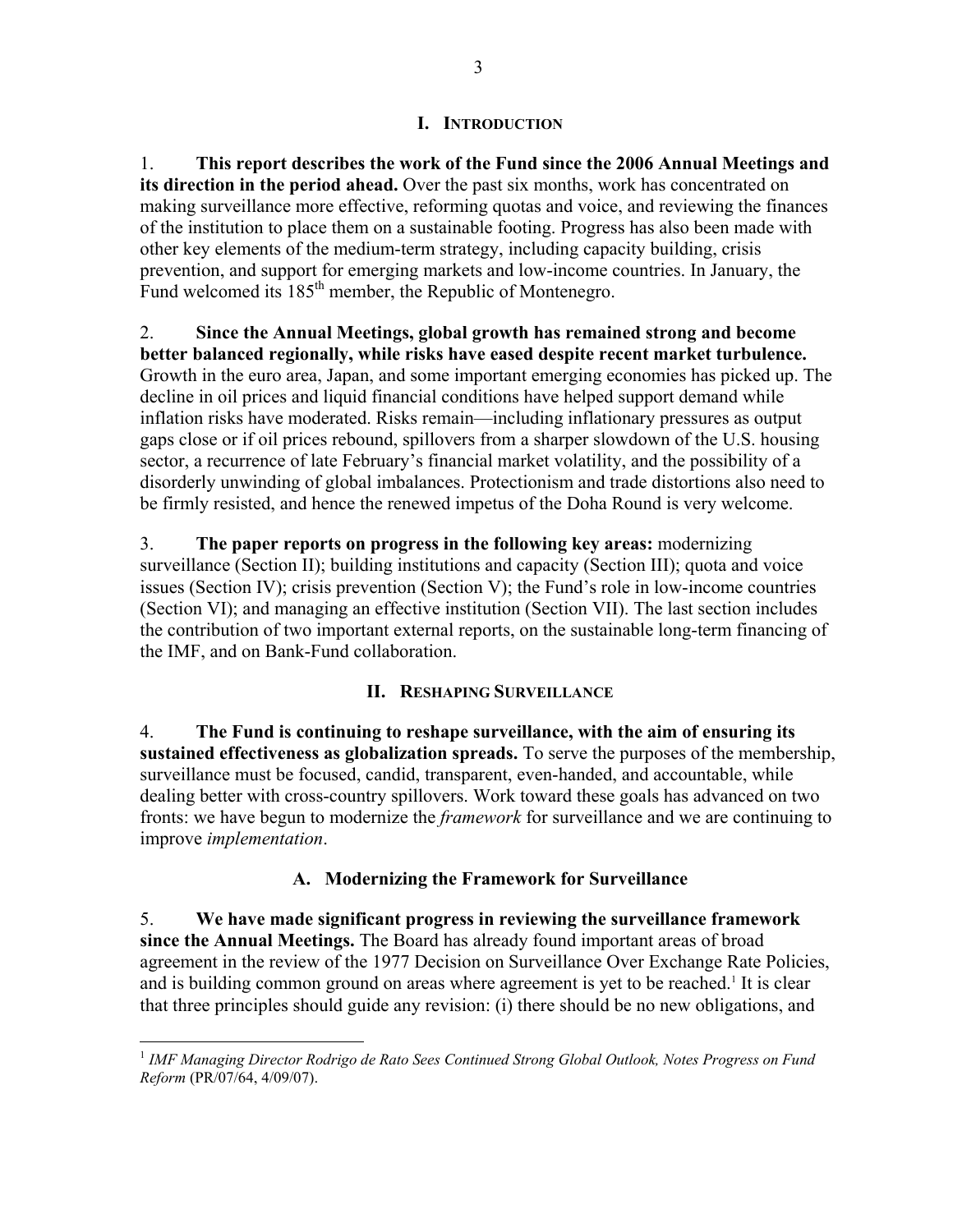dialogue and persuasion should remain key pillars of surveillance; (ii) the Decision should pay due regard to country circumstances, and emphasize evenhandedness; and (iii) it should remain flexible, to allow surveillance to continue evolving. In the coming months, staff will present specific proposals for a revised Decision to the Board, seeking the broadest possible support.

6. **We have also examined our methods for assessing the effectiveness of Fund surveillance.** Over the past 30 years, the Fund has reviewed its surveillance work extensively. Hence the main new task was to develop a framework to ensure rigor, continuity, and strategic prioritization in our assessments, drawing on the experience of comparable institutions. The Board agreed that a strengthened methodology for assessing the effectiveness of surveillance should be introduced in the context of the 2008 triennial surveillance review. The Board also exchanged views on a possible clear and high-profile statement of time-bound surveillance priorities, to guide implementation and facilitate ex post monitoring of effectiveness against the background of the existing accountability and independence framework. Further discussion on these issues will take place in the summer.

### **B. Improving the Implementation of Surveillance**

7. **Over the past year, we have introduced several innovations in the way we implement surveillance, some on an experimental basis.** Lessons from the innovations will allow us to define and agree on a more modern format for surveillance, targeted to today's globalized environment.

- **The first multilateral consultation has provided a new forum for multilateral discussions on an issue of collective concern—global imbalances.** Policy dialogues have taken place, individually and jointly, with five participants—China, the euro area, Japan, Saudi Arabia, and the United States. The discussions have been candid and instructive, contributing to a better understanding of the issues and each participant's position, and to possible future policy decisions. After the Spring Meetings, following a Board presentation and a report to the IMFC, the Board will have an opportunity to review the experience with the first multilateral consultation and draw lessons for the future. Interest has been expressed in a second consultation, among an appropriate group of participants, to foster dialogue on how financial globalization and innovation influence growth and stability. An informal Board seminar will help to frame the specific issues to be addressed.
- **At the bilateral level, surveillance is becoming more selective**—identifying the most important risks facing members and focusing on topics that are core to the Fund's mandate. We have already conducted ten streamlined Article IV consultations, with more in process, and the Board will assess experience with these in the coming months.
- **Regional surveillance has expanded.** At the policy level, the Board already considers regional reports on CEMAC, the ECCU, the euro area, and WAEMU. Staff analytical work and technical assistance cover additional regions, such as Central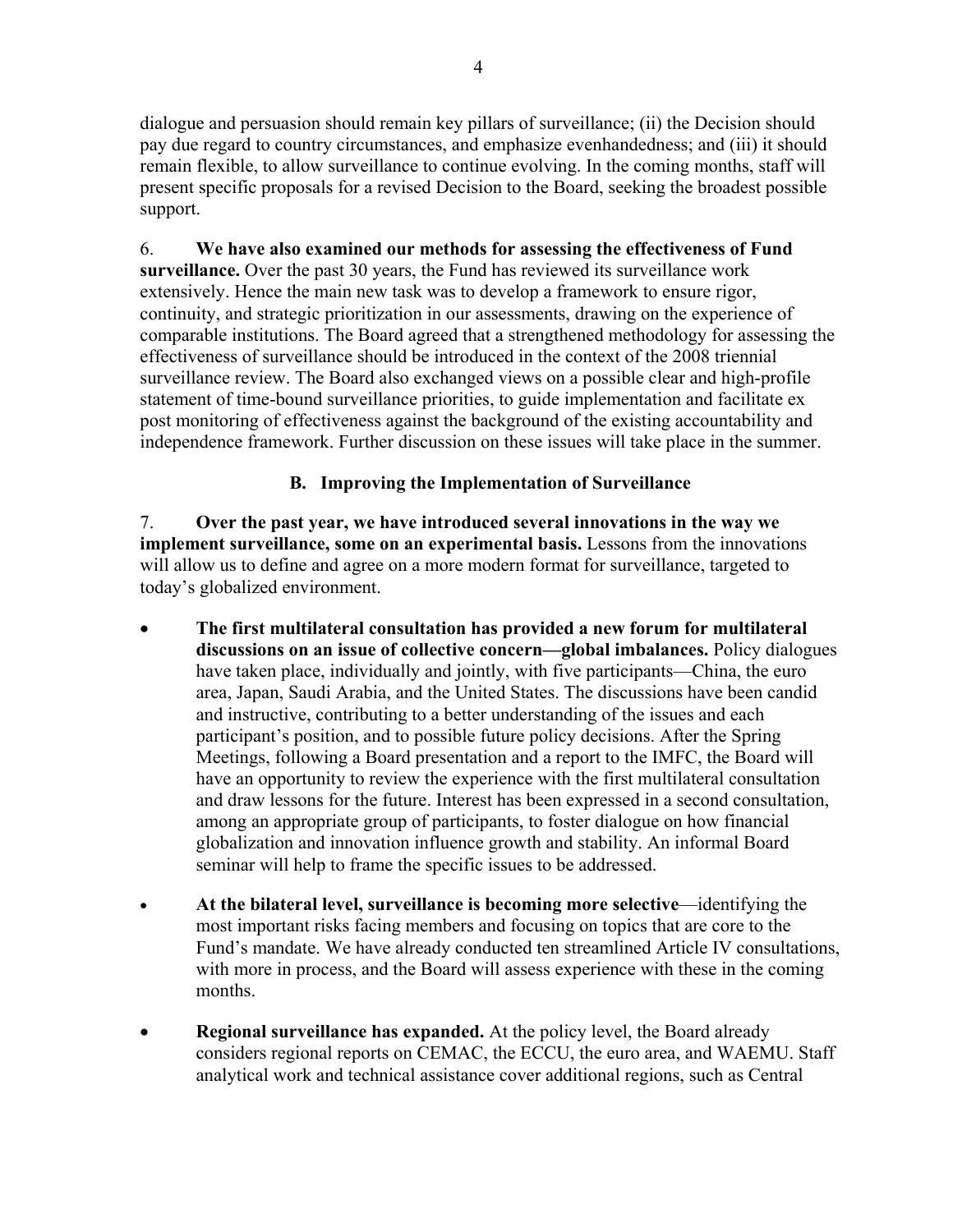America and the Maghreb, and include issues such as trade facilitation, tax harmonization, and financial development.

8. **The framework for surveillance of the financial sector and capital markets is being strengthened.** The recommendations of the Task Force on Integrating the Financial Sector into the Surveillance Work of the Fund emphasize the need for a broader multilateral perspective, more focus on the financial sector's impact on growth and the macroeconomy, and a thorough assessment of risks. In light of this, staff have begun to exploit mechanisms for closer inter-departmental cooperation and are improving the prioritization of financial sector work, with heightened monitoring of systemically important countries and those vulnerable to crises.

9. **Analytical tools are increasingly being applied to capture cross-country spillovers and draw policy lessons.** Work is progressing on incorporating a financial sector component into the Fund's Global Economy Model. The *World Economic Outlook's (WEO)* analysis of the impact of a slowdown in the U.S. economy on the rest of the world uses a variety of econometric and modeling approaches to assess cross-country spillovers. Studies are also in preparation on the implications of increasing international financial integration for national fiscal policies, and on the linkages between the financial sector and fiscal institutions and policy.

10. **Furthermore, methodologies for assessing the appropriateness of exchange rate levels have been extended and their implementation broadened.** Multilateral assessments of equilibrium exchange rates (the Consultative Group on Exchange Rates, CGER) have been applied to about 20 emerging markets, in addition to advanced economies. Staff organized outreach events with officials, academics, and market participants in Europe, Asia, and Africa to discuss this extension and approaches to exchange rate modeling. Participants welcomed the Fund's use of a range of techniques to model exchange rates while underscoring the significant challenges associated with estimation of equilibrium real rates. After the Spring Meetings, discussion of an Independent Evaluation Office (IEO) report will provide additional insight into the Fund's exchange rate policy advice.

# **C. Multilateral Surveillance Issues**

11. **Recent developments—both financial and in world trade—have underscored the importance of an effective voice for the Fund in multilateral surveillance.**

• **February's financial volatility was a timely reminder that market sentiment can change abruptly, especially when risk premia are compressed.** The *Global Financial Stability Report (GFSR)* assesses these market movements. It notes that low volatility in financial markets may have resulted in increased risk-taking, heightening vulnerability to a deterioration in credit quality and a sharp turnaround in sentiment. February's correction was timely, as it reminded market participants to assess risk properly in their investment decisions and practice, including by maintaining prudent lending standards. The *GFSR* more broadly concludes that, notwithstanding the recent bout of financial market turbulence, global financial stability continues to be wellsupported by solid economic prospects. In addition, the report considers the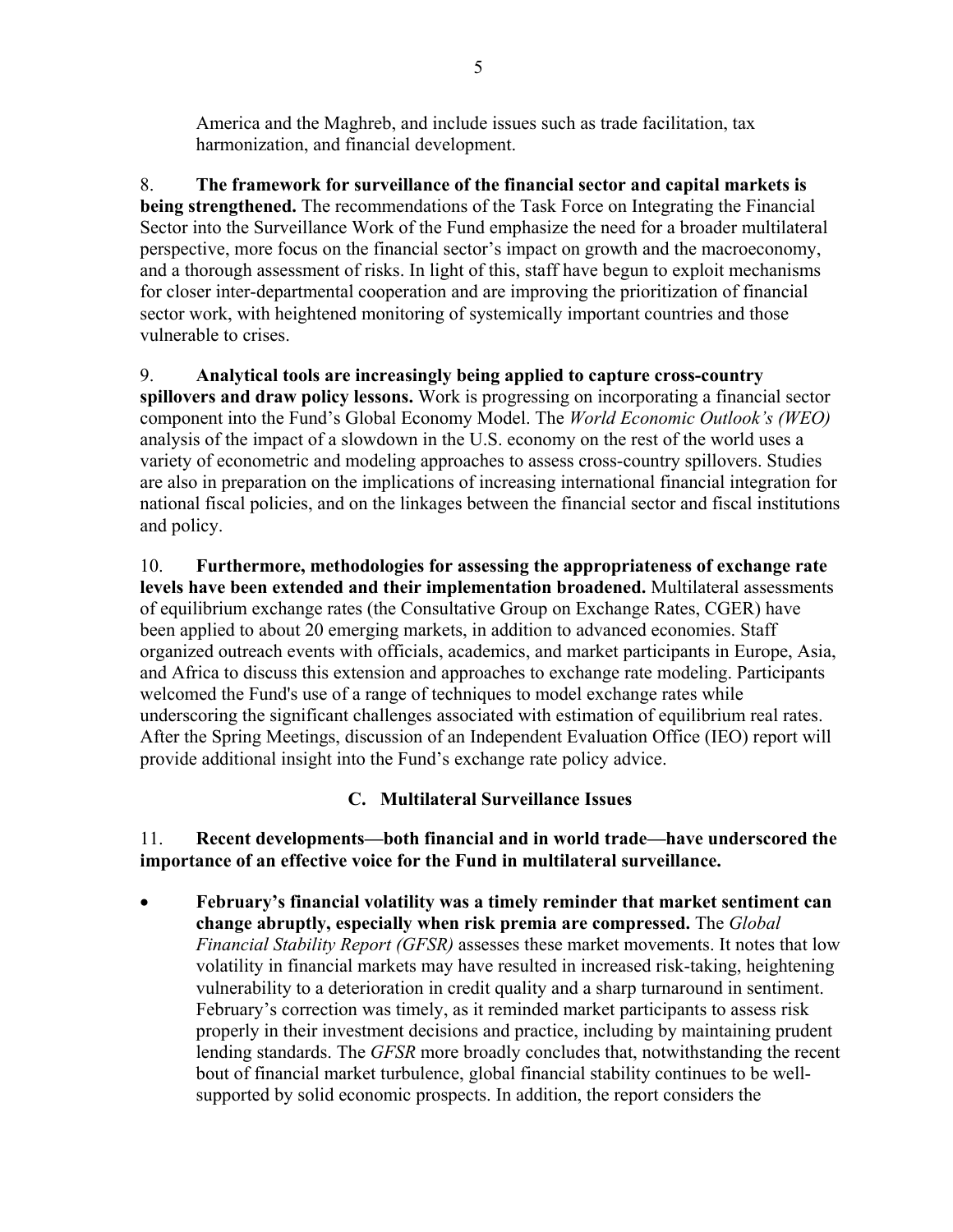implications for financial stability of the globalization of capital flows and financial institutions, and the growth of hedge funds. It discusses how countries can take advantage of cross-border flows while containing vulnerabilities, emphasizing the need for collaboration among supervisors of globalized financial institutions.

- **The market turbulence also highlighted the need to continue Fund work on spillovers and a possible disorderly unwinding of global imbalances.** The Spring 2007 *WEO* examines in particular the contribution of exchange rate movements to the build-up and resolution of large and persistent current account imbalances. It finds that real exchange rates can play an important role, but must be accompanied by policy actions to rebalance domestic demand.
- **The Fund also continues to call attention to risks of renewed trade protectionism and the role an ambitious Doha Round outcome could play to reduce these risks.** Rapid progress is needed in the negotiations, as the present political window of opportunity will soon close. Successive multilateral trade rounds, complemented in many countries by unilateral trade reforms, have contributed greatly to global growth and stability. Moreover, many Doha Round benefits would flow to least-developed countries, where they are most needed. Outside the Doha Round, the delivery of trade-related assistance ("aid for trade") can help developing countries take full advantage of trade reform and global market opening. Preferential trade agreements can, under the right conditions and if well designed, help open the global economy; however, they cannot substitute for the Doha Round or for national programs of trade liberalization. More generally, as noted in the WEO, trade liberalization should be complemented by policies to ensure that domestic economies adjust to the pressures of globalization—including by better education systems, more flexible labor markets, and welfare systems that cushion but do not obstruct change.

#### **III. BUILDING INSTITUTIONS AND CAPACITY**

12. **As bilateral surveillance becomes more focused, the close relationship between surveillance and capacity building becomes more apparent.** Fund technical assistance and training are important vehicles for helping members make surveillance recommendations operational. Hence the integration of capacity building with surveillance and program work has become a key objective.

13. **Work has continued to align capacity building more closely with overall Fund and country priorities.** The Committee on Capacity Building has carried forward the work program of the medium-term strategy to ensure technical assistance and training respond to country needs, are coordinated with other providers, and are guided by appropriate priorities. The process for allocating technical assistance resources has been improved, including through the introduction of medium-term regional plans, which will be integrated with the budget process. Further work has been undertaken on the role of Fund training, including continuation of the strategy of cutting training costs through co-financed courses at regional training centers. Recognizing the critical capacity-building needs of developing countries, a third AFRITAC—the Central Africa Technical Assistance Center—has been opened in Gabon and a seventh regional training program in India.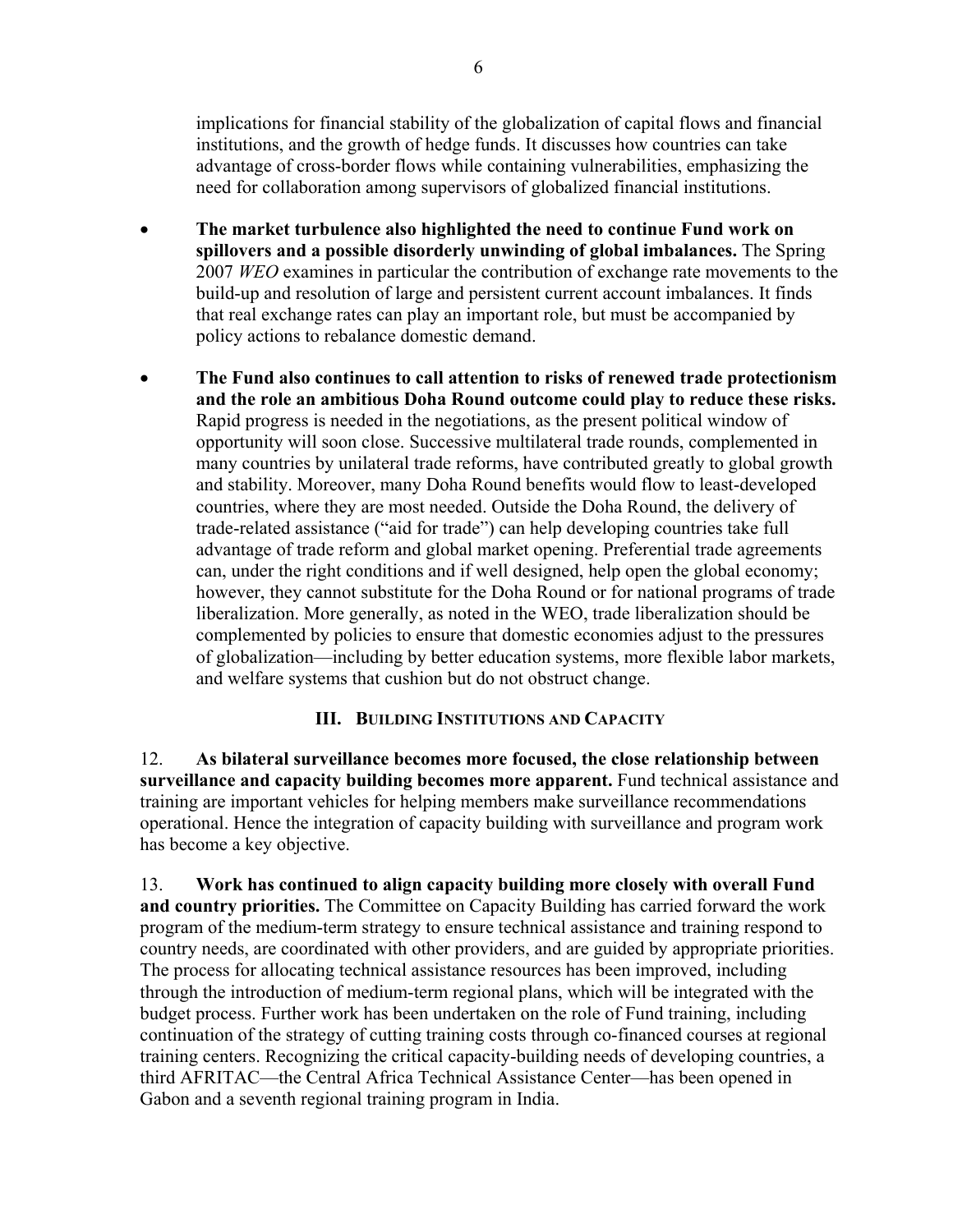14. **Ensuring adequate financing for capacity building is also under study.** The Fund's capacity-building services represent a fundamental contribution to the well-being of many members—both as a bilateral public service and a global public good. It is thus critical that countries continue to have access to technical assistance and training and important that they are not deterred from undertaking needed reforms. These considerations need to be balanced against the need to improve efficiency in providing capacity-building services, ensure the right incentives for providers and beneficiaries, and enhance Fund transparency and accountability. Thus, various options for improving costing, pricing, and financing of such services are being considered. The role of external financing will need to be maintained and increased to ensure the Fund's resources for capacity building remain adequate to meet members' needs. To this end, the Fund will strengthen its engagement with potential donors. We will return to the issue with proposals that weigh the different considerations appropriately.

15. **Recent reforms in the management, monitoring, and evaluation of technical assistance are now bearing fruit.** The Fund's central repository for technical assistance project information (TAIMS) is now fully in place, with clearly-defined objectives and outputs, against which results can be measured. TAIMS is complemented by the Fund's evaluation program for technical assistance, which is continuing to expand.

16. **Policy development in specific areas of capacity building is targeted to issues of current global interest.** A strategy is being developed, jointly with the World Bank, to enhance capacity building in the design of medium-term debt strategies—both in emerging markets and low-income countries. Advice on the appropriate fiscal institutions for managing oil resources has also been prepared, to complement Fund recommendations on resource revenue transparency and support for the Extractive Industries Transparency Initiative.

# **IV. QUOTA AND VOICE ISSUES**

17. **Building on the momentum from Singapore, we are moving forward with the second stage of quota and voice reform.**<sup>2</sup> The first-round ad hoc quota increases agreed in Singapore have already strengthened the voice of four of the Fund's most clearly underrepresented members: China, Korea, Mexico, and Turkey. Work is now proceeding on the second stage to reflect better the weight and role of members in the global economy through development of a new quota formula that can guide a second round of ad hoc increases. Equally important, work is underway toward enhancing the voice and participation of low-income countries, including an amendment to the Fund's Articles that would, at a minimum, double basic votes for all members and protect the voting share low-income countries as a group had before the first-round quota increases. The resolution also calls for the share of basic votes in total voting power to remain constant going forward.

18. **We have already had two informal Board discussions on a new quota formula.** There is general agreement on a set of underlying principles for a new quota formula, namely that it should be simple and transparent, consistent with the multiple roles of quotas in the

<sup>1</sup> <sup>2</sup> *IMF Board of Governors Approves Quota and Related Governance Reforms* (PR/06/205, 9/18/06).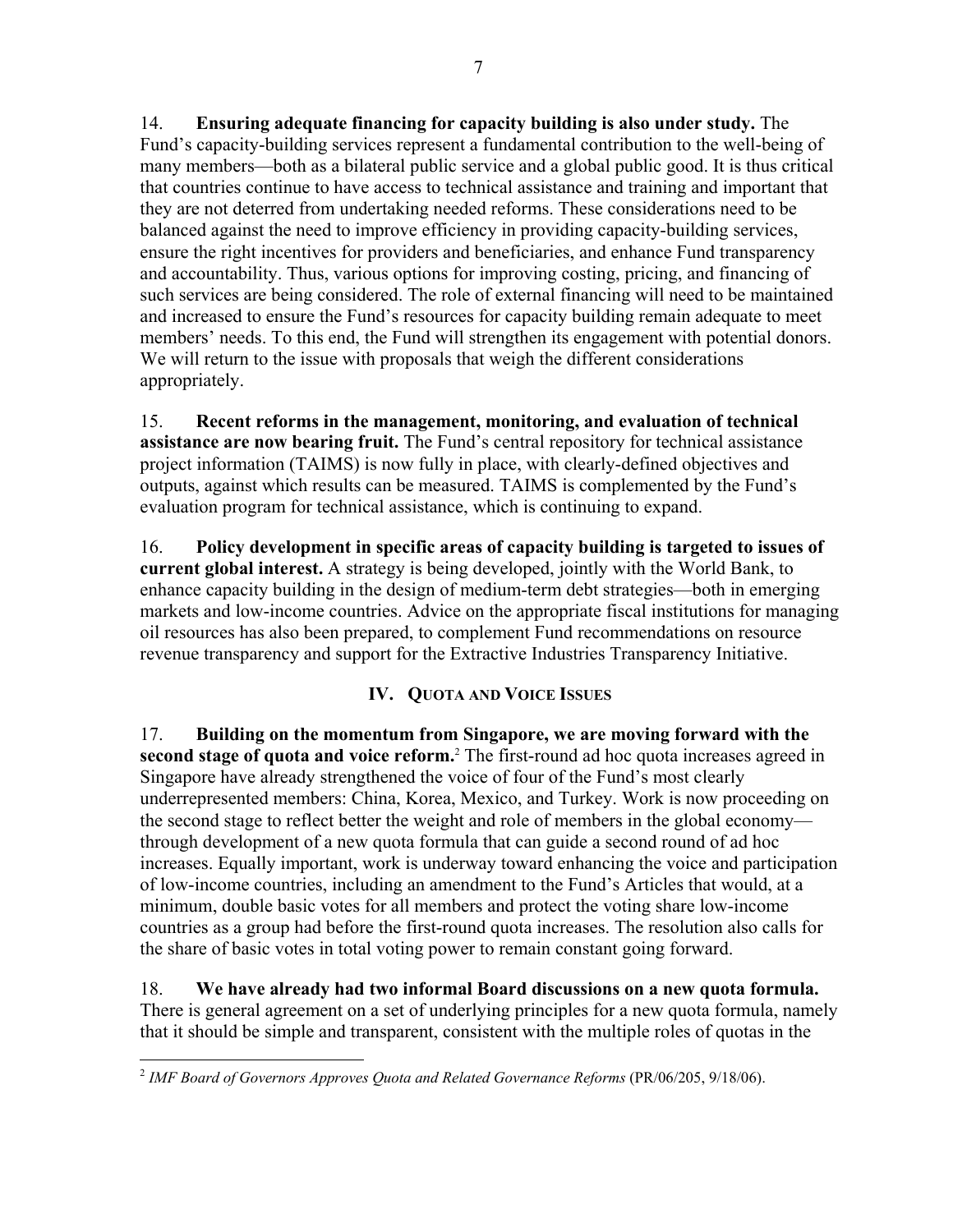Fund, and appropriately capture members' relative positions. At the same time, it will need to be broadly acceptable to the membership as a whole and reinforce the objective of safeguarding and enhancing the effectiveness of the Fund. Bearing these considerations in mind, it will be important that the new formula results in higher shares for dynamic economies, especially for emerging markets, whose weight and role in the global economy has been growing. We also need to be mindful of the goal of enhancing the voice and participation of low-income countries, a key mechanism for which is an increase in basic votes. This suggests that we would not expect to see an outcome that raises the calculated quota share of advanced countries as a whole, while this would still allow for increases for individual underrepresented advanced economies. The objective continues to be to reach agreement on the new formula by the 2007 Annual Meetings, if possible, and by the 2008 Spring Meetings at latest.

19. **There has also been important progress in the agenda to enhance the role of low-income members.** In an initial discussion of the proposed amendment to the Articles of Agreement regarding basic votes, Directors supported staff's proposed legal framework, agreeing that work on basic votes had to proceed in parallel to the work on the new quota formula. They noted that the amount of the increase—and therefore the ratio to be specified in the amendment—will need to be discussed and agreed when the work on the formula is more advanced, since this amount will be linked to the size of the second round of ad hoc quota increases. An increase in staffing resources for Executive Directors elected by a large number of members was taken up by the Board's Committee on Executive Board Administrative Matters and a concrete proposal is under consideration. Further, the first meeting of the African Consultative Group is to take place at the time of the Spring Meetings.

20. **Separately, the Thirteenth General Review of Quotas was initiated** through a decision to establish the Committee of the Whole. This review will need to be completed by January 28, 2008.

# **V. EMERGING MARKET ECONOMIES AND CRISIS PREVENTION**

21. **Many emerging markets have had a major success in moving from programs to a surveillance relationship with the Fund.** Moreover, prospects remain positive, with financial conditions favorable and further robust growth expected. Many emerging markets have reduced risks with higher international reserve cushions and less vulnerable debt profiles, and some systemically important economies have strengthened domestic policies further. Strong private capital inflows open the door to important new opportunities. However, these also pose challenges for policy makers—in particular, risks from rapid credit growth, upward pressures on exchange rates, and the possibility of a reversal of flows if global conditions deteriorate. The Fund's strategy for surveillance described earlier has particular relevance for emerging markets, and contributes to strengthening tools available for effective crisis prevention.

22. **In the current benign environment, we have focused on strengthening the diagnosis of vulnerabilities and the coverage of financial and capital markets.** Staff's methodology for assessing underlying vulnerabilities and exposure to crisis risks in emerging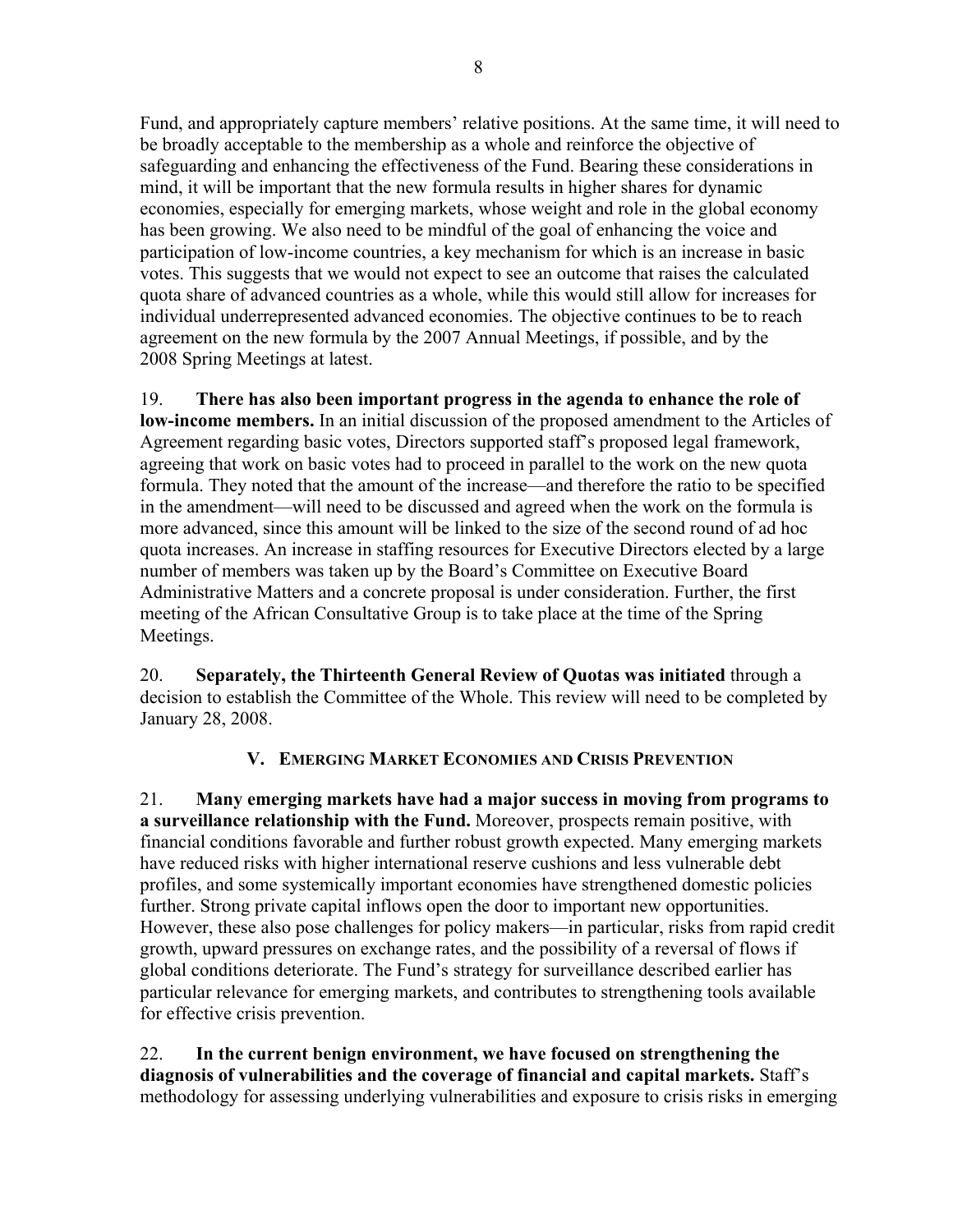markets has been updated and will be presented to the Board after the Spring meetings. In an informal seminar, Directors reviewed regional reserve pooling and similar financial arrangements and possible ways in which the Fund could support them.

23. **As requested by the IMFC in September, work has continued on the design of a new liquidity instrument.** To be useful, this must address the problems that hampered the earlier CCL, giving potential users confidence that sufficient and timely access is available in a crisis, while safeguarding the Fund's resources and minimizing moral hazard. The instrument would aim to complement the private sector and stabilize both balance of payments flows and expectations by providing fresh resources at the time of crisis.

24. **Outreach by Fund management and staff with officials and market participants has facilitated further work on the instrument's design.** Most officials thought a well-designed instrument would be of use, and market participants emphasized the importance of its commitment and signaling framework. Directors discussed a Board paper which sought further convergence of views on key issues for a potential Reserve Augmentation Line—such as qualification, monitoring, access, terms, and a sunset clause.<sup>3</sup> The discussion clarified areas of emerging common ground on key issues and revealed areas where further progress is needed. Staff will prepare a follow-up paper refining the proposals.

25. **The Fund is also strengthening its preparedness for crisis management.** A recent crisis simulation exercise by management and staff (and with World Bank staff observers) demonstrated that the institution has taken on board many lessons from past crises: analysis of contagion risks and banking issues are at the forefront of staff thinking, and staff resources can be redeployed quickly. Lessons to be drawn from the exercise cover internal processes relating to the Fund's contingency planning, information flow, and external communications.

26. **Many of these issues will be taken forward after the Spring Meetings.** Work will continue on the design of a possible new instrument. Other work before the Annual Meetings will focus on the scope of a review of the Fund's lending-into-arrears policy, a review of access policy and the exceptional access framework, as well as further analytical work by staff on assessing the benefits from risk pooling, and deepening local capital markets.

# **VI. ROLE OF THE FUND IN LOW-INCOME COUNTRIES**

27. **The Fund is committed to supporting its low-income members and to the international effort to meet the Millennium Development Goals.** New facilities have been put in place and delivery of debt relief continues under the Enhanced Heavily Indebted Poor Countries (HIPC) Initiative and Multilateral Debt Relief Initiative (MDRI). Recent efforts have concentrated on determining how members can consolidate gains from debt relief while avoiding a reaccumulation of excessive debt, and best maintain macroeconomic stability in the face of potentially larger and volatile aid flows. We also continue to assist countries, within our areas of expertise, in undertaking reforms to enhance private sector growth,

 $\overline{a}$ 3  *[IMF Executive Board Discusses Design Issues for a New Liquidity Instrument for Market Access Countries](http://www.imf.org/external/np/sec/pn/2007/pn0740.htm)*  (PIN/07/40, 03/23/07).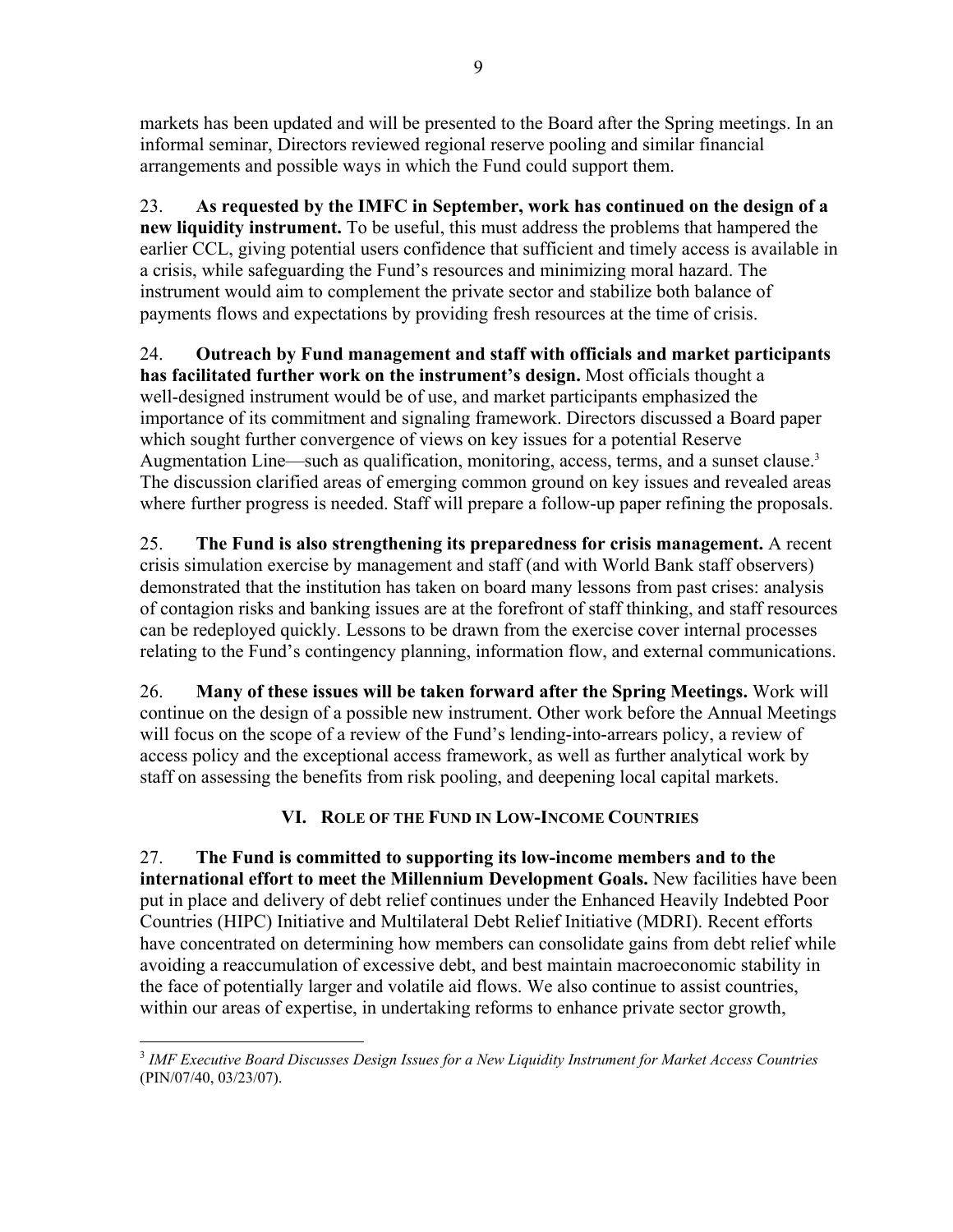including in public financial management, natural resource management, and financial sector reform. And we are planning to review the Fund's responsibilities in the PRSP process and to development partners.

28. **The Fund now has a wider array of instruments to support its low-income members.** While the PRGF remains the centerpiece of Fund financial assistance to low-income countries, our support has become more flexible and tailored to their needs through the Exogenous Shocks Facility and the Policy Support Instrument (PSI). Four countries are now benefiting from the PSI, and it is expected that, as more countries become mature stabilizers, demand for the PSI will grow further. Experience with the PSI will be reviewed in 2008.

29. **The HIPC Initiative and the MDRI continue to move forward.** A total of 22 countries have reached their HIPC completion point, and 24 countries have received debt relief from the Fund under the MDRI. A further eight countries are between HIPC Initiative decision and completion points. The need to secure additional resources to allow all pre-decision point HIPCs (including protracted arrears cases) to benefit from debt relief has become even more pressing with the expansion of the list of countries eligible or potentially eligible for HIPC assistance.

30. **Work has continued on improving the quality and rigor of debt sustainability analyses and fostering their use by borrowers and creditors.** Recent refinements to the joint Debt Sustainability Framework for Low-Income Countries (DSF) have focused on integrating new policy challenges, including the increased policy space in some low-income countries following debt relief, rising domestic debt, and the emergence of new creditors.<sup>4</sup> Baseline forecasts and the DSF's precautionary features are being strengthened to improve assessment of the appropriate pace of debt accumulation. Domestic debt will be covered more systematically, and additional vulnerability analyses will address risks associated with borrowing from private external creditors. While concessional flows remain the most appropriate source of external finance for low-income countries, nonconcessional borrowing could be considered on a case-by-case basis, taking into account its impact on debt sustainability, the quality of financed projects and of the public expenditure program, and the strength of borrower policies and institutions. Use of the DSF is expanding, with all lowincome countries now expected to undertake debt sustainability analyses on an annual basis. Country authorities are expected to take a more active role in the preparation of these exercises, as part of the design of their own medium-term debt strategies. The Fund, along with the World Bank, has been active in disseminating these analyses and encouraging through outreach their use by all creditors, including emerging lenders.

31. **Work is underway on best practices for policy advice and program design in the context of potential scaling-up of aid and aid volatility.** Program design has evolved to help low-income members use available aid effectively while maintaining macroeconomic stability. Further changes may be needed to enable countries to absorb substantially larger aid

<u>.</u>

<sup>4</sup> *[IMF Executive Board Discusses the Application of the Debt Sustainability Framework for Low-Income](http://www.imf.org/external/np/sec/pn/2006/pn06136.htm)  Countries Post Debt Relief* (PIN/06/136, 12/07/2006).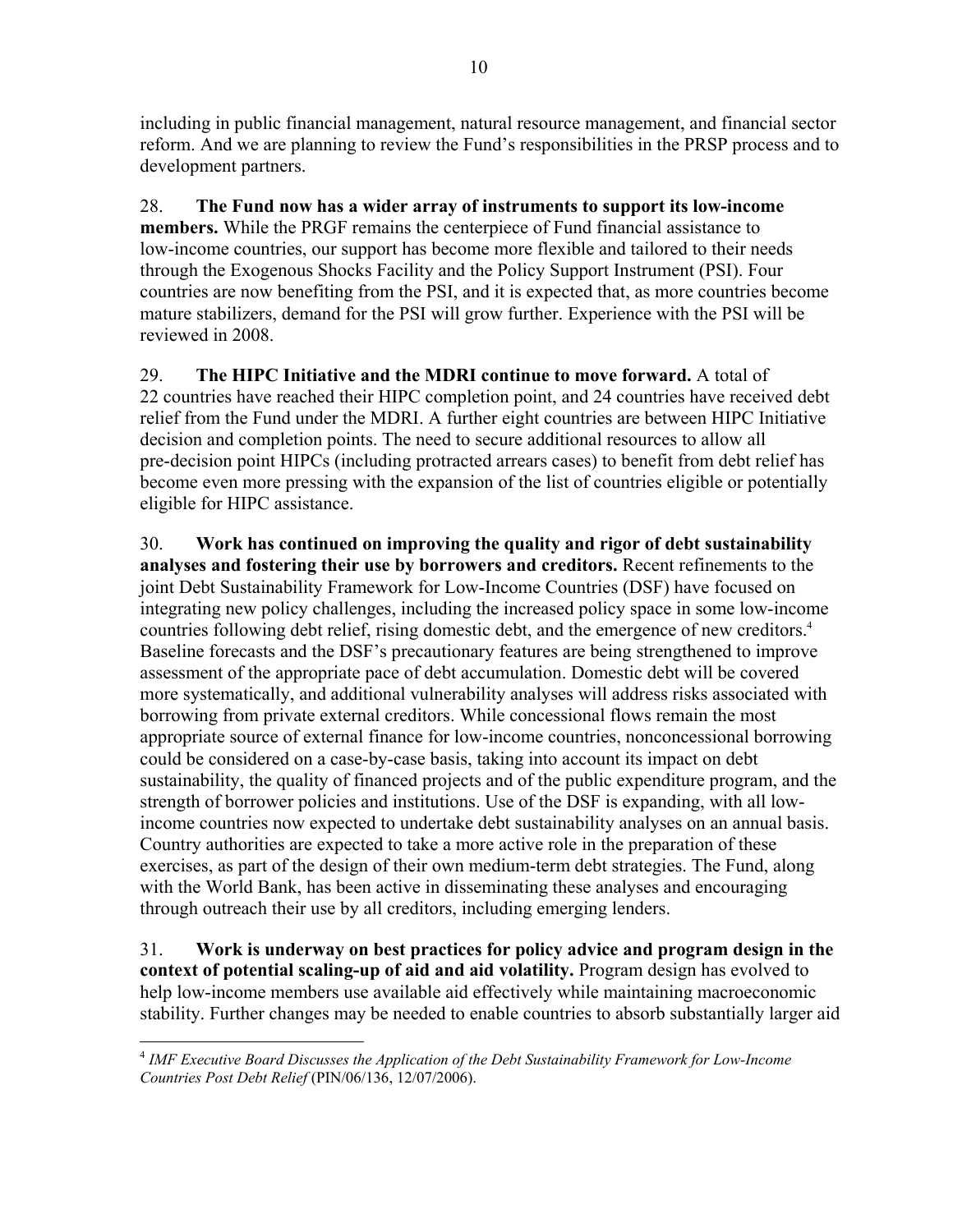inflows while preserving hard-won macroeconomic improvements. Attention will also be paid to developing appropriate policies in the event that aid is volatile or is not scaled up as expected. Indeed, while scaling-up is evident in some countries, the joint IMF-World Bank *Global Monitoring Report 2007*, which assesses the efforts of developing countries and the international community to meet the MDGs, shows that progress is too slow in many others.<sup>5</sup> The G-8's timely fulfillment of the increased aid commitments made at Gleneagles will help to create space for the higher social and infrastructure spending necessary to accelerate growth and fight poverty.

32. **This work program also addresses the recommendations made in the IEO's**  evaluation of *The IMF and Aid to Sub-Saharan Africa*. <sup>6</sup> The IEO report acknowledged the important contribution of the Fund to improvements in the region's macroeconomic performance. However, it also recommended clarifying the Fund's role, and enhancing further the alignment of the Fund's actions with the agreed policy framework; this includes its role in determining aid needs in individual countries and in reaching understandings with development partners. Fund communications on aid and poverty reduction should also better reflect the Fund's policies and practice; this recommendation, as well as that for broader outreach in low-income countries, will be considered as part of a review of the communications strategy.

33. **A review of the Fund's role in the poverty reduction strategy process and in collaboration with donors is in preparation.** It seeks to define areas and limits of the Fund's responsibility and accountability and an institutional approach to collaborating with development partners. As regards the role of these partners, the Global Monitoring Report calls for faster progress in implementing the donor harmonization and alignment agenda agreed in Paris in 2005.

34. **Implementation of the agenda will broaden after the Spring Meetings.** Several papers will consider the issues of sound macroeconomic policy design and public financial management in the face of increased and more volatile aid flows. Proposals to improve the Fund's support for post-conflict countries and fragile states, whose weak performance is highlighted in the Global Monitoring Report, will be considered before the Annual Meetings. Work has already been stepped up on protracted arrears cases, including Liberia. The Board will be informed of the status of participation of non-Paris Club bilateral creditors in the HIPC Initiative, while implementation of the HIPC Initiative and MDRI, and the status of financing of the Fund's concessional assistance and debt relief to low-income members, will be covered in the next periodic review.

 $\overline{a}$ <sup>5</sup> Global Monitoring Report 2007—Confronting the Challenges of Gender Equality and Fragile States.

<sup>6</sup>  *[Independent Evaluation Office Releases Report on The IMF and Aid to Sub-Saharan Africa](http://www.imf.org/External/NP/ieo/2007/pr/eng/pr0701.htm)* (PR/07/01, 03/12/07).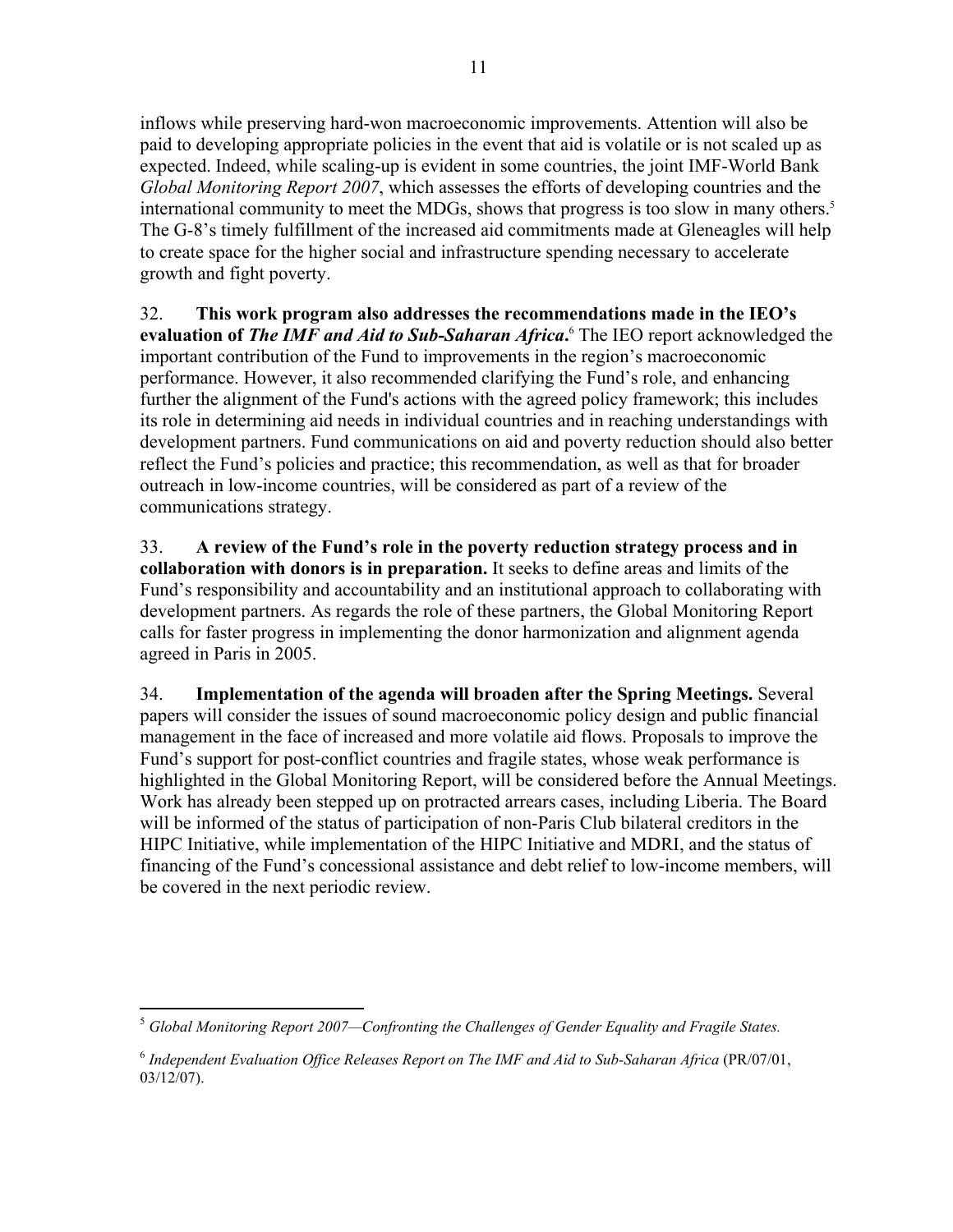#### **VII. MANAGING AN EFFECTIVE INSTITUTION**

35. **Management is committed to ensuring that the Fund is a cost-effective institution, while not compromising its ability to deliver key outputs under the medium-term strategy.** The strategy is being delivered against tightening budget constraints set in the medium-term budget. Hence, a collective effort by the whole institution management, staff, and the Board—is in train to enhance efficiency. Real medium-term administrative spending is to decline significantly, processes are being streamlined, risk management enhanced, collaboration with the Bank improved, and the recommendations of independent evaluations more effectively internalized. In parallel, work has begun on building a consensus on a new income model for the institution that will provide sustainable long-term financing for the Fund's activities.

36. **The Fund continues to limit administrative expenditures strictly, to strengthen budget practices**. While expenditure restraint alone cannot put the Fund's finances on a sustainable footing, the institution is committed to ensuring that it meets the needs of the membership as cost-effectively as possible. Following zero real budget growth during the past two years, the medium-term budget envisages real resource cuts in the order of two percent annually in each of the next three years. To hold down outlays, some support services are being outsourced and IT services offshored. The medium-term budget also incorporates a more output-oriented approach aimed at improving budgetary incentives, with more detailed definition of outputs and introduction of performance indicators. The Employment, Compensation, and Benefits Review is coming to a close, with good progress made on the remaining technical issues.

37. **Additional action has been taken to streamline procedures**. The Board has lengthened the cycle for most policy reviews, consolidated some reports, and eliminated others. To enhance the timeliness of surveillance, the interval between the conclusion of Article IV missions and Board discussions has been shortened. Other work on streamlining will include improving the quality and focus of staff papers, enhancing Board efficiency, and strengthening management oversight.

38. **Putting the Fund's finances on a sustainable footing is fundamental for the institution to carry out its mandate and serve its membership effectively.** A committee of persons at the highest levels of the international monetary system has recently assessed the range of options to finance the Fund's diverse activities over the long term.<sup>7</sup> We are very grateful for their involvement and efforts, which testify to the importance the membership attaches to the Fund. Their report concludes that the current reliance on income from lending is no longer appropriate—a view strongly shared by management. The committee offers a package of proposals to build a new income model better aligned with the Fund's diverse activities and sustainable at all lending levels. Major recommendations include broadening the Fund's investment mandate, investing a portion of quota subscriptions, and establishing an endowment through a limited gold sale (that would be ring-fenced and managed so as not to increase official sales).

 $\overline{a}$ 

<sup>&</sup>lt;sup>7</sup> *[Eminent Persons Group Outlines Long-Term Revenue Plan to Finance IMF Activities](http://www.imf.org/external/np/sec/pr/2007/pr0718.htm) (PR/07/18, 01/31/07).*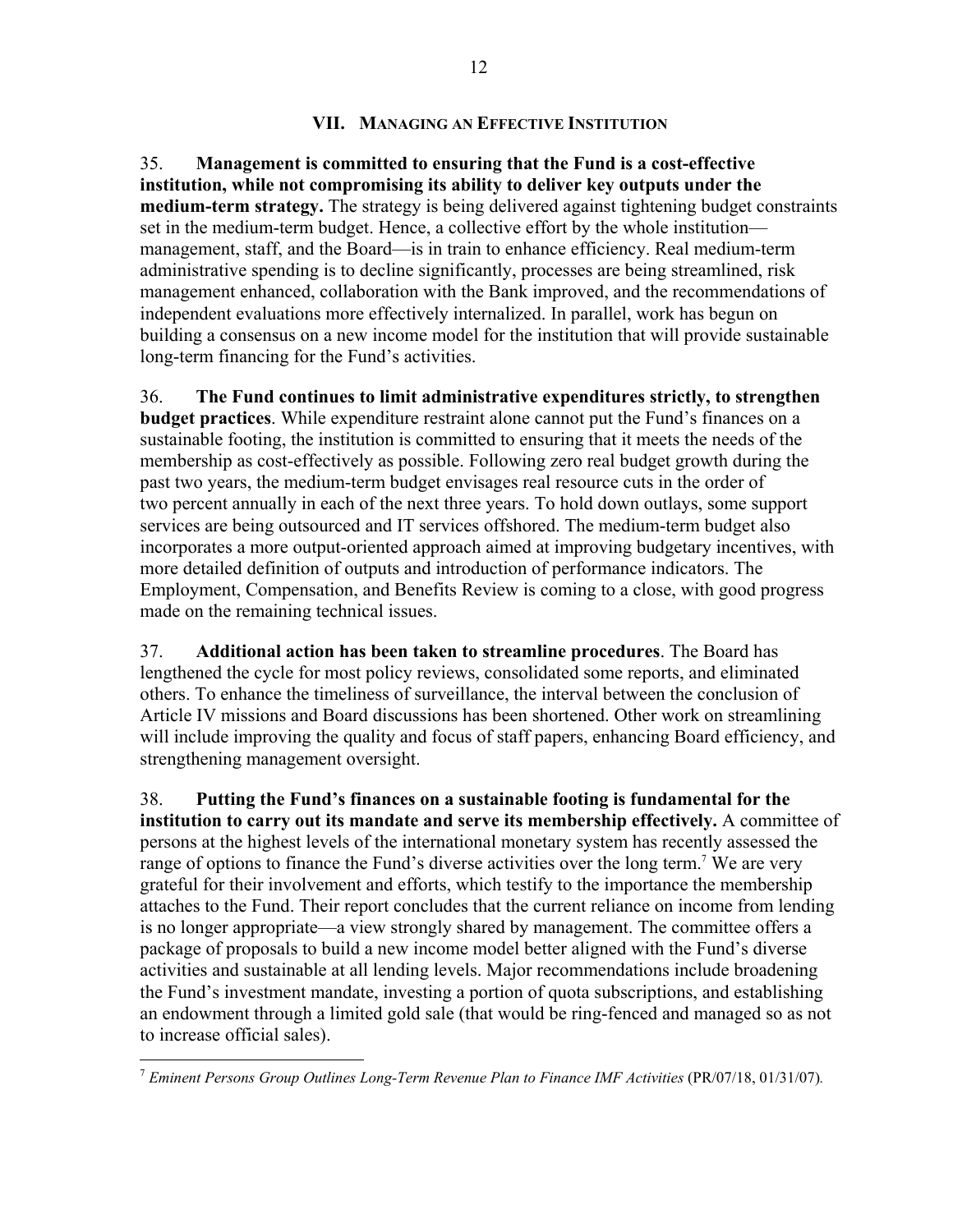39. **Management will work to build consensus on solutions that are carefully thought through and durable.** The report was immediately published, and initial discussions with the Board and in other fora have already proven very useful. Following further consultation and outreach, management will make proposals for Board consideration.

# 40. **The report of the External Review Committee examining Bank-Fund**

**collaboration is also under careful consideration**. 8 The Fund continues to be fully committed to close cooperation with the Bank, to deliver policy and capacity-building services more effectively and efficiently to member countries at all income levels. The report, prepared by an eminent group of policymakers, represents a valuable contribution to improving collaboration between the institutions, drawing on inputs from governors, management, and staff of both institutions, and civil society organizations. The report has been presented to a joint meeting of the Boards of both institutions, and made public. Its recommendations will be discussed shortly, beginning with an informal exchange of views.

#### 41. **The Fund has a broad and strong commitment to transparency and**

**accountability.** Current initiatives to enhance these, besides measures described in earlier sections, include reinforcing communications, improving risk-management, and ensuring the effective utilization of IEO reports.

42. **Several initiatives are aimed at enhancing the Fund's communications and outreach.** A review of the Fund's external communications strategy is underway. It aims to identify concrete steps to strengthen links with our operational strategy and to enhance the impact of the Fund's communications and outreach, including in languages other than English. An informal Board seminar in February gave guidance on how to achieve more targeted and cost-effective use of communications to promote strategic goals, including by rebalancing outreach efforts across audiences and harnessing evolving technology. As one example of reform already in train, our outreach through *Regional Economic Outlooks* is broadening the policy dialogue, creating a new frame of reference for regional analysis, and eliciting positive feedback from members.

43. **The Fund's risk management practices are being strengthened**. An Advisory Committee on Risk Management is in place, and the 2007 risk management exercise has been completed. This identified the main strategic, core mission, operational, and financial risks facing the Fund and highlighted where additional measures are needed to address key risks. Modalities of Board involvement in risk management remain to be decided.

44. **Management is committed to ensuring that IEO findings and recommendations are fully and promptly internalized in the work of the institution.** Among other measures, forward-looking and costed implementation plans will be presented to the Board for all Board-endorsed IEO recommendations, and management will provide the Board with a periodic monitoring report.

 $\overline{a}$ <sup>8</sup> IMF Managing Director Rodrigo de Rato and World Bank President Paul Wolfowitz Welcome Report on *Enhancing IMF-World Bank Cooperation* (PR/07/32, 02/27/07).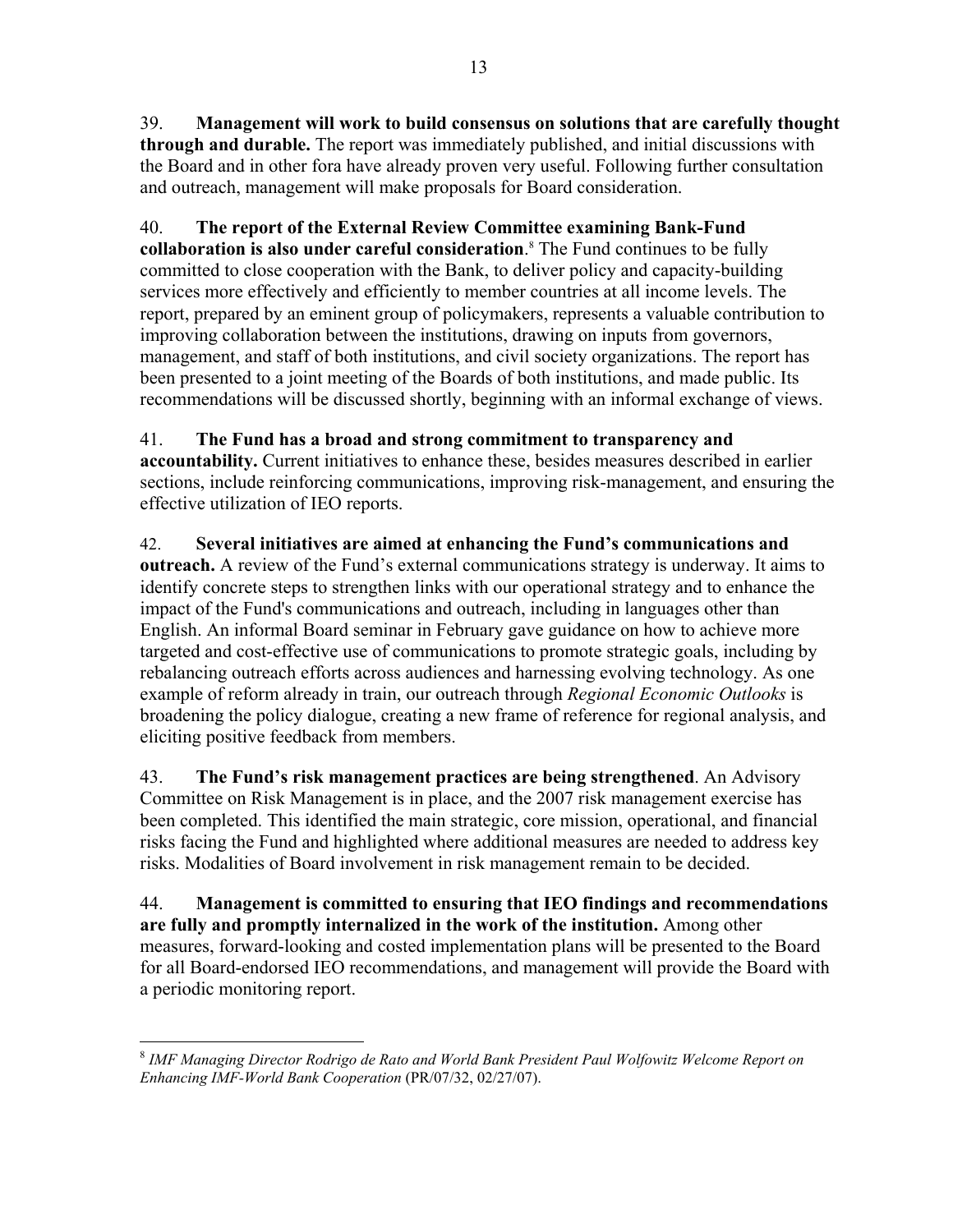# 45. **In the period ahead, consultations on a new income model and continued**

**improvements in efficiency will be at the forefront of the Fund's work.** Following the Spring Meetings, management will continue discussions with the membership. While there is no immediate financing crisis, progress should be made within a reasonable timeframe so that the Fund can respond to the evolving needs of the membership. In parallel with the income review, the Fund will continue to pursue cost effectiveness and expenditure restraint.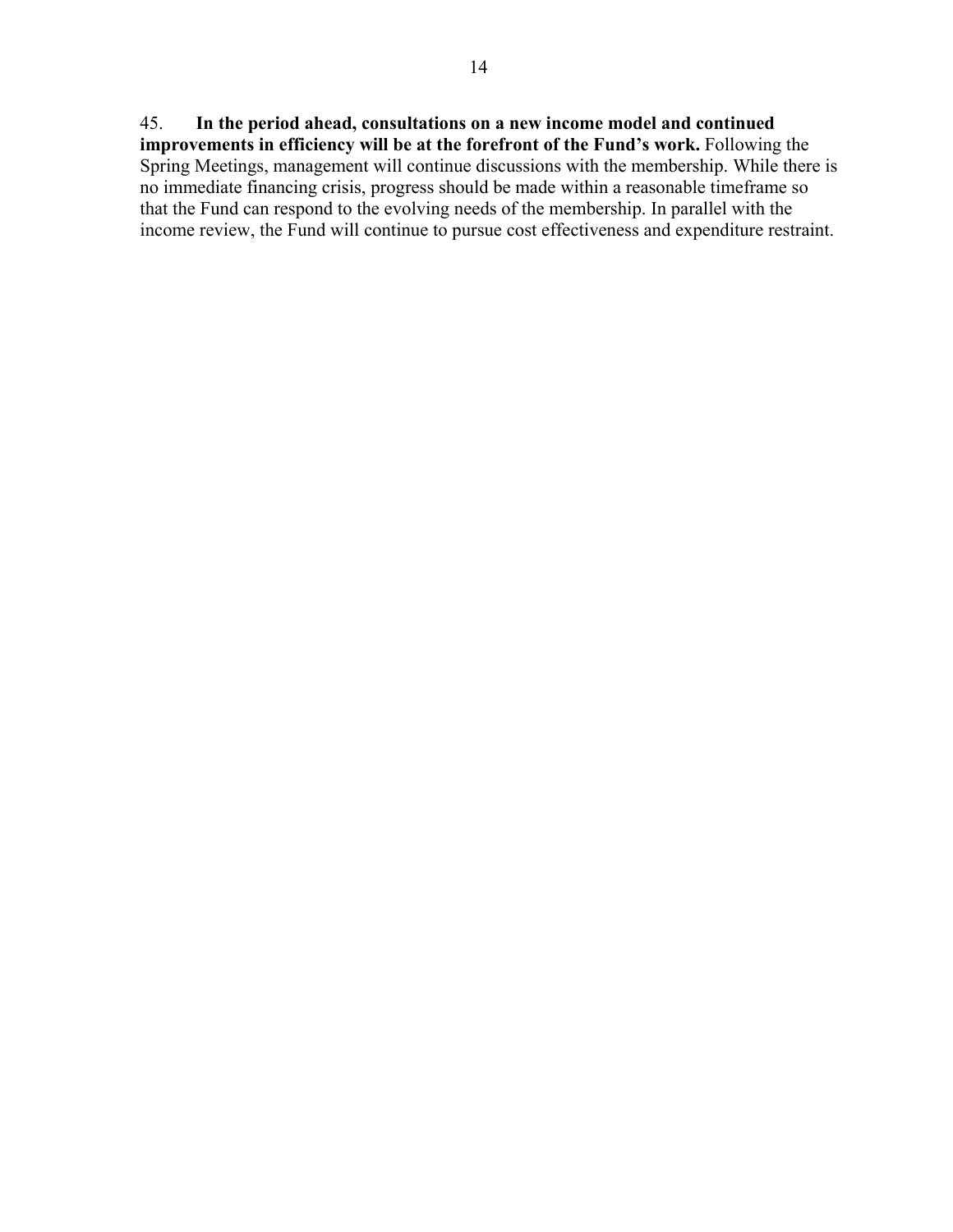| <b>Implementing the Fund's Medium-Term Strategy:</b><br>An Overview of Progress on Key Aspects |                                                                                                                                                                                                     |  |  |  |  |  |  |  |  |
|------------------------------------------------------------------------------------------------|-----------------------------------------------------------------------------------------------------------------------------------------------------------------------------------------------------|--|--|--|--|--|--|--|--|
| <b>Action</b><br><b>Objective</b>                                                              |                                                                                                                                                                                                     |  |  |  |  |  |  |  |  |
| <b>Modernizing Surveillance</b>                                                                |                                                                                                                                                                                                     |  |  |  |  |  |  |  |  |
| A modernized framework<br>$\bullet$                                                            | First Multilateral Consultation; Review of 1977 decision; Remit-Independence-<br>Accountability Framework                                                                                           |  |  |  |  |  |  |  |  |
| A global perspective and strengthened<br>$\bullet$<br>financial sector surveillance            | Expansion of regional surveillance and analysis of cross-country spillovers.<br>Financial sector coverage; Report of Taskforce on Integrating Financial Sector<br>Work into Surveillance            |  |  |  |  |  |  |  |  |
| Effective country surveillance<br>$\bullet$                                                    | Surveillance agendas; experimentation with streamlined consultations                                                                                                                                |  |  |  |  |  |  |  |  |
| <b>Building Institutions and Capacity</b><br>An integrated complement to surveillance          | Implementing the Medium Term Strategy for Capacity Building                                                                                                                                         |  |  |  |  |  |  |  |  |
|                                                                                                | Financing of Technical Assistance and Training                                                                                                                                                      |  |  |  |  |  |  |  |  |
|                                                                                                | New AFRITAC                                                                                                                                                                                         |  |  |  |  |  |  |  |  |
|                                                                                                | Regional Training Center, India                                                                                                                                                                     |  |  |  |  |  |  |  |  |
| <b>Quota and Voice Issues</b>                                                                  |                                                                                                                                                                                                     |  |  |  |  |  |  |  |  |
| Reinforce Fund effectiveness through quotas<br>$\bullet$<br>and voice reform                   | Considerations for a new quota formula; discussion of the legal framework for<br>increasing basic votes; increasing staff resources for Executive Directors<br>elected by a large number of members |  |  |  |  |  |  |  |  |
| <b>Emerging Market Economies and Crisis</b>                                                    |                                                                                                                                                                                                     |  |  |  |  |  |  |  |  |
| <b>Prevention</b>                                                                              |                                                                                                                                                                                                     |  |  |  |  |  |  |  |  |
| Centrality of financial market issues<br>$\bullet$                                             | Development of a framework for addressing financial sector issues in country<br>surveillance                                                                                                        |  |  |  |  |  |  |  |  |
| Adequacy of financing instruments<br>$\bullet$                                                 | Board discussions and outreach on elements of a crisis prevention instrument                                                                                                                        |  |  |  |  |  |  |  |  |
| <b>Role of the Fund in Low-Income Countries</b>                                                |                                                                                                                                                                                                     |  |  |  |  |  |  |  |  |
| Aid and the MDGs<br>$\bullet$                                                                  | Global Monitoring Report; review of the Fund's role in PRSP Process and<br>Collaboration with Donors; IEO paper on aid to Sub-Saharan Africa                                                        |  |  |  |  |  |  |  |  |
| Successful debt relief                                                                         | Debt Sustainability Framework – Follow up and Outreach                                                                                                                                              |  |  |  |  |  |  |  |  |
|                                                                                                |                                                                                                                                                                                                     |  |  |  |  |  |  |  |  |
| <b>Managing an Effective Institution</b>                                                       |                                                                                                                                                                                                     |  |  |  |  |  |  |  |  |
| Efficiency<br>٠                                                                                | <b>Budget Reform</b>                                                                                                                                                                                |  |  |  |  |  |  |  |  |
| Income<br>$\bullet$                                                                            | Report of the Committee of Eminent Persons                                                                                                                                                          |  |  |  |  |  |  |  |  |
| <b>Implementing Streamlining</b><br>$\bullet$                                                  | Focused reports                                                                                                                                                                                     |  |  |  |  |  |  |  |  |
| Bank-Fund collaboration<br>$\bullet$                                                           | Report of the External Review Committee                                                                                                                                                             |  |  |  |  |  |  |  |  |
| Risk Management<br>$\bullet$                                                                   | <b>Risk Management Exercise</b>                                                                                                                                                                     |  |  |  |  |  |  |  |  |
| Communications<br>$\bullet$                                                                    | <b>Fund Communications Strategy</b>                                                                                                                                                                 |  |  |  |  |  |  |  |  |
|                                                                                                |                                                                                                                                                                                                     |  |  |  |  |  |  |  |  |

# **Box 1. Implementation of the Medium-Term Strategy**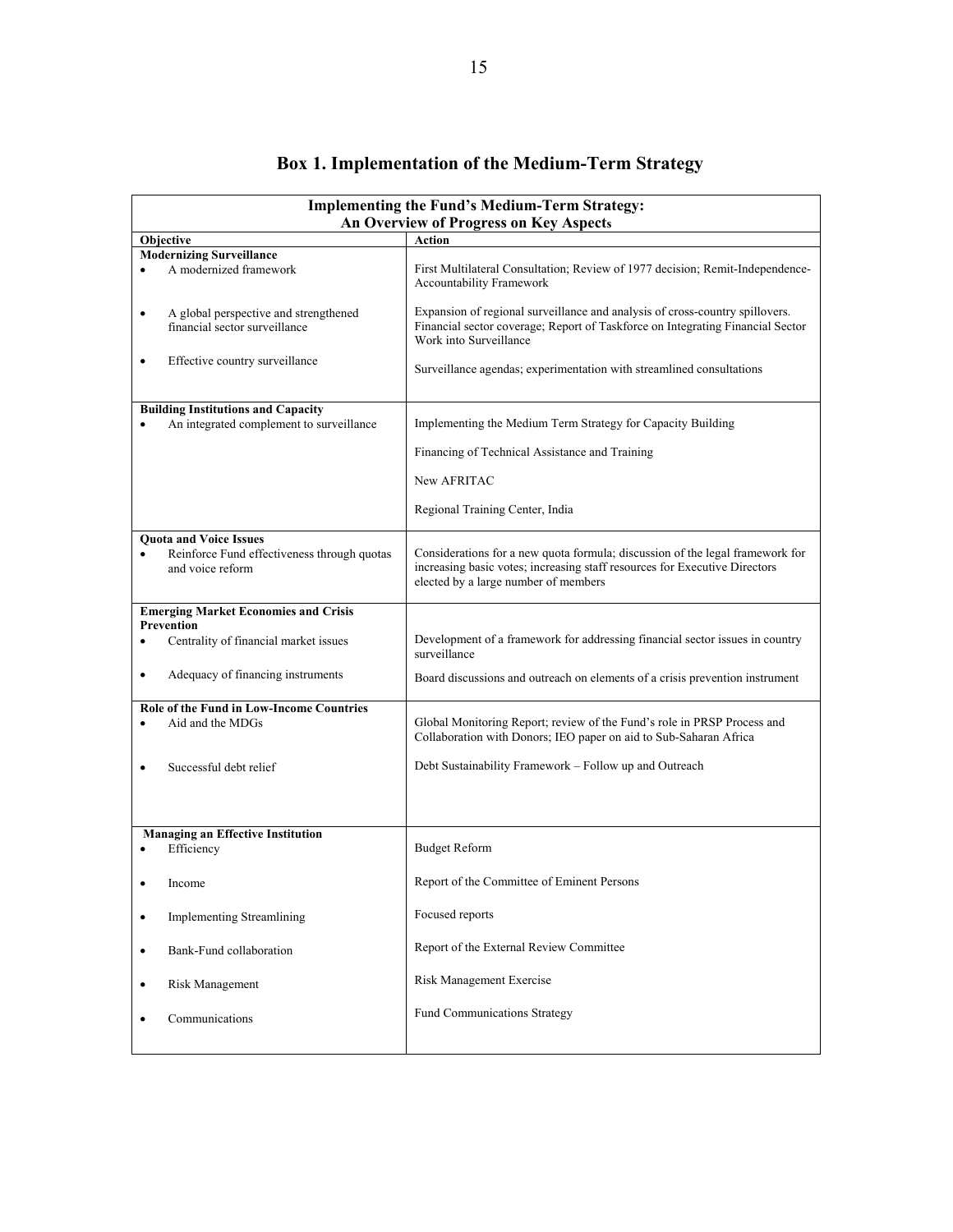#### **Table 1. Participation in Transparency, FSAP, and Standards and Codes Initiatives 1/ 2/**

|                                   | (1)    | (2)                | (3)                             | (4)                 | (5)                  | (6)          | (7)                                            | (8)  |
|-----------------------------------|--------|--------------------|---------------------------------|---------------------|----------------------|--------------|------------------------------------------------|------|
|                                   | Africa | Developing<br>Asia | Central and<br>Eastem<br>Europe | CIS and<br>Mongolia | Westem<br>Hemisphere | Middle East  | Advanced Total IMF<br><b>Economies Members</b> |      |
| Number of Members                 | 51     | 29                 | 18                              | 13                  | 32                   | 14           | 28                                             | 185  |
| <b>Initiatives</b>                |        |                    |                                 |                     |                      |              |                                                |      |
| SDDS Subscriber 3/                |        |                    |                                 |                     |                      |              |                                                |      |
| Number of subscribers             | 3      | 5                  | 12                              | $\overline{7}$      | 10                   | 1            | 26                                             | 64   |
| GDDS Participant 4/               |        |                    |                                 |                     |                      |              |                                                |      |
| Number of members                 | 41     | 13                 | 3                               | 4                   | 20                   | 7            | 0                                              | 88   |
| <b>PIN Published</b>              |        |                    |                                 |                     |                      |              |                                                |      |
| Number of members 5/              | 50     | 28                 | 17                              | 12                  | 31                   | 14           | 28                                             | 180  |
| Percentage                        | 98%    | 97%                | 94%                             | 92%                 | 97%                  | 100%         | 100%                                           | 97%  |
| Article IV Staff Report Published |        |                    |                                 |                     |                      |              |                                                |      |
| Number of members 5/              | 49     | 23                 | 17                              | 11                  | 28                   | 10           | 28                                             | 166  |
| Percentage                        | 96%    | 79%                | 94%                             | 85%                 | 88%                  | 71%          | 100%                                           | 90%  |
| <b>FSAPs Completed</b>            |        |                    |                                 |                     |                      |              |                                                |      |
| Number of members                 | 24     | 5                  | 16                              | 9                   | 25                   | 10           | 25                                             | 114  |
| Percentage                        | 47%    | 17%                | 89%                             | 69%                 | 78%                  | 71%          | 89%                                            | 62%  |
| FSAP Updates Completed            |        |                    |                                 |                     |                      |              |                                                |      |
| Number of members                 | 5      | $\mathbf 0$        | 3                               | 3                   | 5                    | $\mathbf{1}$ | $\overline{2}$                                 | 19   |
| Percentage                        | 10%    | 0%                 | 17%                             | 23%                 | 16%                  | 7%           | 7%                                             | 10%  |
| ROSC Modules Completed            |        |                    |                                 |                     |                      |              |                                                |      |
| Number of members 6/              | 31     | 14                 | 17                              | 11                  | 24                   | 10           | 28                                             | 135  |
| Percentage                        | 61%    | 48%                | 94%                             | 85%                 | 75%                  | 71%          | 100%                                           | 73%  |
| ROSC Modules Completed            |        |                    |                                 |                     |                      |              |                                                |      |
| Number of modules 7/              | 139    | 64                 | 158                             | 77                  | 136                  | 51           | 183                                            | 808  |
| Percentage of total modules       | 17%    | 8%                 | 20%                             | 10%                 | 17%                  | 6%           | 23%                                            | 100% |
| <b>ROSC Modules Published</b>     |        |                    |                                 |                     |                      |              |                                                |      |
| Number of members                 | 29     | 13                 | 17                              | 11                  | 23                   | 9            | 28                                             | 130  |
| Percentage                        | 57%    | 45%                | 94%                             | 85%                 | 72%                  | 64%          | 100%                                           | 70%  |
| <b>ROSC Modules Published</b>     |        |                    |                                 |                     |                      |              |                                                |      |
| Number of modules 7/              | 99     | 41                 | 147                             | 53                  | 80                   | 25           | 172                                            | 617  |
| Percentage of completed modules   | 71%    | 64%                | 93%                             | 69%                 | 59%                  | 49%          | 94%                                            | 76%  |

(As of February 28, 2007)

Sources: IMF; and World Bank staff estimates.

1/ This table does not include territories, special administrative regions (SARs), and monetary unions except for SDDS, GDDS and ROSCs. SDDS subscribers include Hong Kong SAR, GDDS participants include West Bank and Gaza, and ROSC figures include 18 completed and published modules for Hong Kong SAR,Kosovo, the euro area, the ECCB, and CEMAC.

2/ The regional groupings are based on the composition of World Economic Outlook (WEO) groups.

3/ The SDDS was established in 1996 to guide countries that have, or might seek, access to international capital markets in the dissemination of economic and financial data to the public. The table includes subscribers in full observance only.

4/ The GDDS was established in 1997 to encourage members to improve data quality, provide a framework for evaluating needs for data improvement and setting priorities in this respect, and guide members in the dissemination to the public of comprehensive, timely, accessible, and reliable economic, financial, and socio-demographic statistics.

5/ The number of members that have consented to the publication of at least one such document.

6/ The number of members for which at least one ROSC module has been completed. ROSC modules not derived from an FSAP are considered completed once they have been circulated to Directors, and in the case of Bank-led modules, sent in their final form to the authorities.

ROSC modules derived from an FSAP are considered completed when the FSSA has been discussed by the Executive Board.

7/ Shows the total number of completed modules. A member can have more than one full assessment for the same standard. The table includes 18 completed and published modules for Hong Kong SAR, Kosovo, the euro area, the ECCB, and CEMAC.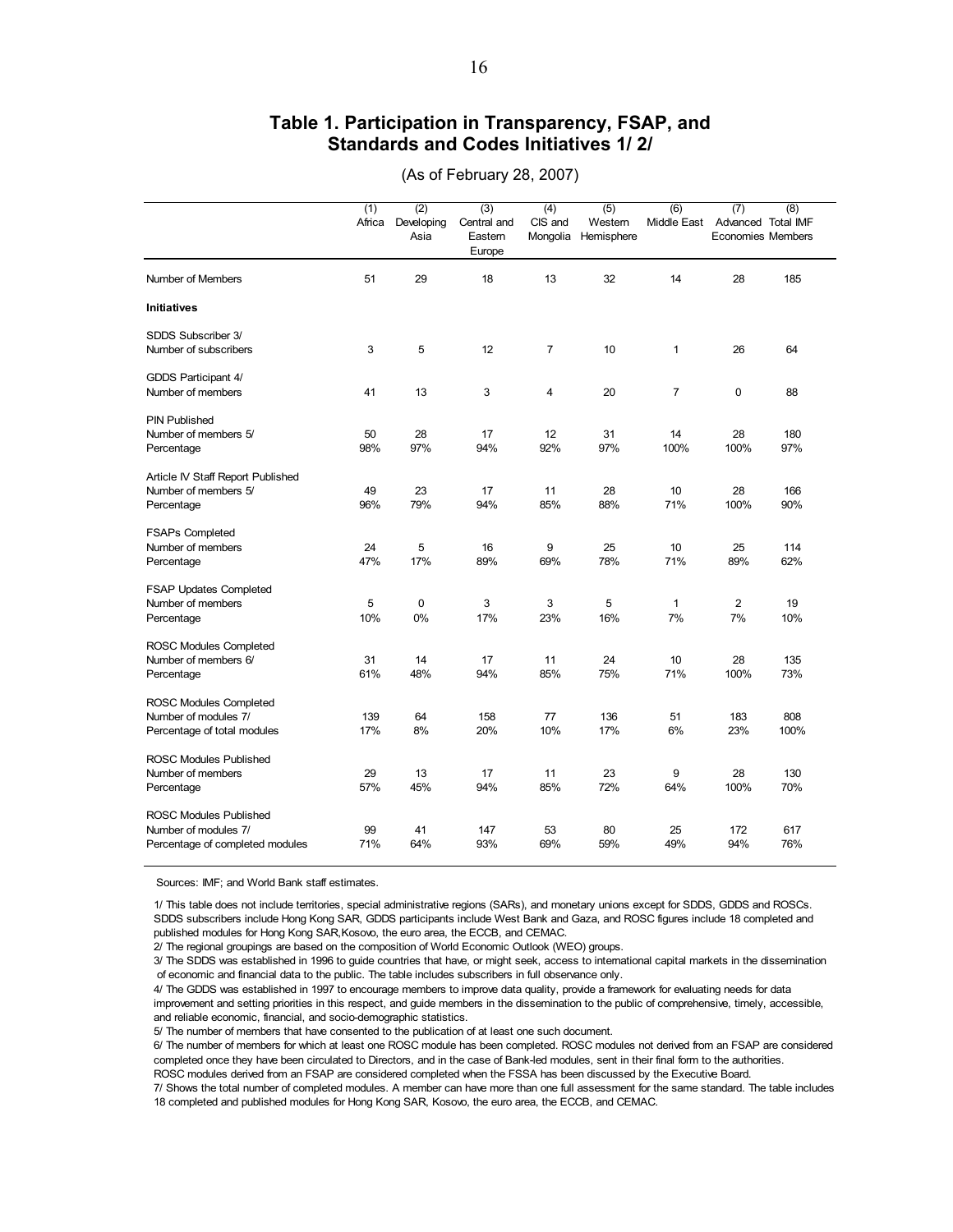# **Table 2. FSAP Participation**

#### (as of February 28, 2007)

| Countries Completed 1/ |                                  | Countries Under Way 3/ | <b>Future Participation</b> |
|------------------------|----------------------------------|------------------------|-----------------------------|
| Albania                | Kuwait                           | Argentina 3/           | Angola                      |
| Algeria                | Kyrgyz Republic                  | Botswana               | BCEAO/WAEMU                 |
| Antigua and Barbuda    | Latvia                           | Cote d'Ivoire 3/       | Burkina Faso                |
| Armenia                | Lebanon 2/                       | Fiji                   | Burundi                     |
| Australia              | Lithuania                        | Mauritania             | Cape Verde                  |
| Austria                | Luxembourg                       | Montenegro             | Central African Republic    |
| Azerbaijan             | Macedonia, FYR                   | Qatar                  | Djibouti                    |
| Bahrain                | Madagascar                       | Tajikistan             | Haiti                       |
| Bangladesh             | Malta                            | Thailand               | Malawi                      |
| Barbados               | Mauritius                        | Turkey                 | Mali                        |
| Belarus                | Mexico                           |                        | Mongolia                    |
| Belgium                | Moldova                          |                        | Niger                       |
| Bolivia                | Morocco                          |                        | San Marino                  |
| Bosnia and Herzegovina | Mozambique                       |                        | Syrian Arab Republic        |
| Brazil                 | Namibia                          |                        |                             |
| <b>Bulgaria</b>        | Netherlands                      |                        |                             |
| Cameroon 2/            | New Zealand                      |                        |                             |
| Canada 2/              | Nicaragua                        |                        |                             |
| CEMAC 4/               | Nigeria                          |                        |                             |
| Chile                  | Norway                           |                        |                             |
| Colombia 2/            | Oman                             |                        |                             |
| Costa Rica             | Pakistan                         |                        |                             |
| Croatia                | Paraguay                         |                        |                             |
| Czech Republic         | Peru                             |                        |                             |
| Denmark                | Philippines                      |                        |                             |
| Dominica               | Poland                           |                        |                             |
| Dominican Republic     | Portugal                         |                        |                             |
| Ecuador                | Romania                          |                        |                             |
| Egypt                  | Russia                           |                        |                             |
| El Salvador 2/         | Rwanda                           |                        |                             |
| Estonia 2/             | Saudi Arabia                     |                        |                             |
| Finland                | Senegal                          |                        |                             |
| France                 | Serbia                           |                        |                             |
| Gabon                  | Sierre Leone                     |                        |                             |
| Georgia                | Singapore                        |                        |                             |
| Germany                | Slovak Republic                  |                        |                             |
| Ghana                  | Slovenia                         |                        |                             |
| Greece                 | South Africa 2/                  |                        |                             |
| Grenada                | Spain                            |                        |                             |
| Guatemala              | Sri Lanka                        |                        |                             |
| Guyana                 | St. Kitts and Nevis              |                        |                             |
| Honduras               | St. Lucia<br>St. Vincent and the |                        |                             |
| Hong Kong SAR          | Grenadines                       |                        |                             |
| Hungary 2/<br>Iceland  | Sudan                            |                        |                             |
| India 2/               | Sweden                           |                        |                             |
| Iran 2/                | Switzerland                      |                        |                             |
| Ireland 2/             | Tanzania                         |                        |                             |
| Israel                 | Tunisia                          |                        |                             |
| Italy                  | Trinidad and Tobago              |                        |                             |
| Jamaica                | Uganda                           |                        |                             |
| Japan                  | Ukraine                          |                        |                             |
| Jordan                 | United Arab Emirates             |                        |                             |
| Kazakhstan 2/          | United Kingdom                   |                        |                             |
| Kenya                  | Uruguay                          |                        |                             |
| Korea                  | Yemen                            |                        |                             |
|                        | Zambia                           |                        |                             |
|                        |                                  |                        |                             |

Sources: IMF; and World Bank staff estimates.

<sup>1/</sup> Defined as cases where the FSSA has been discussed by the Fund's Executive Board.

<sup>2/</sup> The initial assessment was a part of the pilot program.

<sup>3/</sup> Completion has been postponed for Argentina (FY01; interrupted by the financial crisis). Cote d'Ivoire (FY02; uncompleted for security reasons).

<sup>4/</sup> Comprises Cameroon, Central African Republic, Chad, Republic of Congo, Equatorial Guinea, and Gabon. The regional FSAP has been discussed by the Board; only the country modules remain to be completed.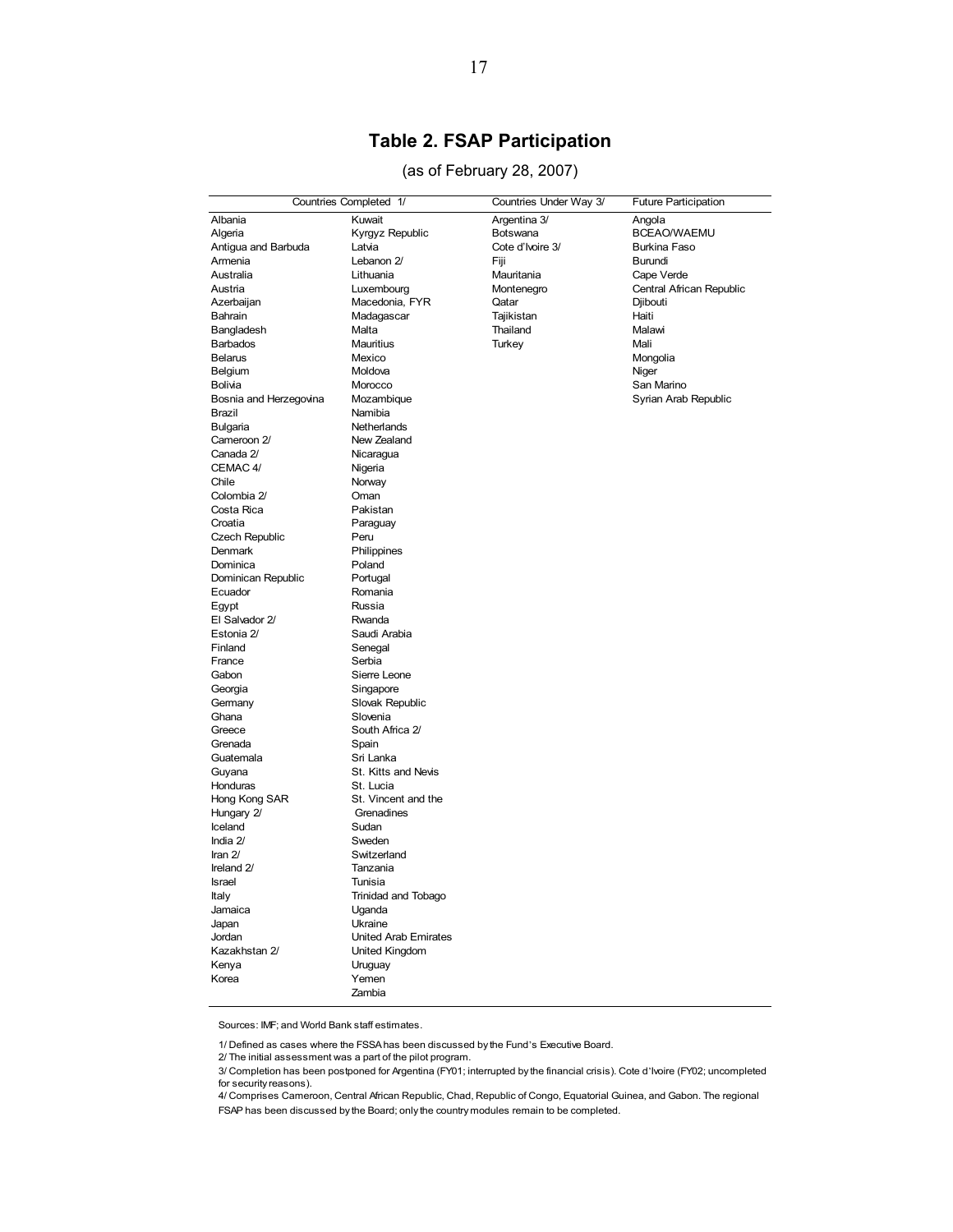#### **Table 3. HIPC Initiative and MDRI: Committed and/or Delivered Assistance 1/**

18

(In millions of U.S. dollars; as of March 19, 2007)

|                                                                   |                                             |                  | Assistance Under the HIPC Initiative                                       |                                                 | Assistance Under<br>the MDRI 7/             | Total                                                                                                                                      |
|-------------------------------------------------------------------|---------------------------------------------|------------------|----------------------------------------------------------------------------|-------------------------------------------------|---------------------------------------------|--------------------------------------------------------------------------------------------------------------------------------------------|
|                                                                   | HIPC Decision Point HIPC Completion<br>Date | Point Date       | Committed<br>Assistance in NPV<br>terms as of the<br><b>Decision Point</b> | <b>Committed Nominal</b><br>Debt Service Relief | Delivered<br>Assistance in<br>nominal terms | <b>Total Committed</b><br>Assistance under the<br>HIPC Initiative and<br><b>Delivered Assistance</b><br>under the MDRI in<br>nominal terms |
| Countries that have reached their Completion Points (22)          |                                             |                  |                                                                            |                                                 |                                             |                                                                                                                                            |
| <b>TOTAL</b>                                                      |                                             |                  | 25,262                                                                     | 45,373                                          | 37,465                                      | 82,838                                                                                                                                     |
| Benin                                                             | $Jul-00$                                    | Mar-03           | 265                                                                        | 460                                             | 1.092                                       | 1,552                                                                                                                                      |
| Bolivia 3/                                                        | Feb-00                                      | $Jun-01$         | 1,302                                                                      | 2,060                                           | 1,764                                       | 3,824                                                                                                                                      |
| Burkina Faso 3/4/                                                 | $Jul-00$                                    | Apr-02           | 553                                                                        | 930                                             | 1,158                                       | 2,088                                                                                                                                      |
| Cameroon                                                          | Oct-00                                      | Apr-06           | 1,267                                                                      | 4,900                                           | 1,130                                       | 6,030                                                                                                                                      |
| Ethiopia 4/                                                       | Nov-01                                      | Apr-04           | 1,982                                                                      | 3,275                                           | 3,181                                       | 6,456                                                                                                                                      |
| Ghana                                                             | Feb-02                                      | Jul-04           | 2,186                                                                      | 3,500                                           | 3,788                                       | 7,288                                                                                                                                      |
| Guyana 3/                                                         | Nov-00                                      | $Dec-03$         | 591                                                                        | 1,353                                           | 237                                         | 1,590                                                                                                                                      |
| Honduras                                                          | Jul-00                                      | Apr-05           | 556                                                                        | 1,053                                           | 1,337                                       | 2,390                                                                                                                                      |
| Madagascar                                                        | Dec-00                                      | Oct-04           | 836                                                                        | 1,900                                           | 2,330                                       | 4,230                                                                                                                                      |
| Malawi 4/                                                         | Dec-00                                      | Aug-06           | 1,057                                                                      | 1,600                                           | 1,400                                       | 3,000                                                                                                                                      |
| Mali 3/                                                           | Aug-00                                      | Mar-03           | 539                                                                        | 895                                             | 1,904                                       | 2,799                                                                                                                                      |
| Mauritania<br>Mozambique 3/                                       | Feb-00                                      | $Jun-02$         | 622<br>2.023                                                               | 1,100                                           | 851                                         | 1,951                                                                                                                                      |
| Nicaragua                                                         | Apr-00<br>$Dec-00$                          | Sep-01<br>Jan-04 | 3,308                                                                      | 4,300<br>4,500                                  | 1,973<br>910                                | 6,273<br>5,410                                                                                                                             |
| Niger 4/                                                          | $Dec-00$                                    | $Jun-04$         | 664                                                                        | 1,190                                           | 1.025                                       | 2.215                                                                                                                                      |
| Rwanda 4/                                                         | $Dec-00$                                    | <b>Jun-05</b>    | 696                                                                        | 1,400                                           | 488                                         | 1.888                                                                                                                                      |
| São Tomé and Príncipe 4/                                          | $Dec-00$                                    | Mar-07           | 124                                                                        | 263                                             | 50                                          | 314                                                                                                                                        |
| Senegal                                                           | Jun-00                                      | Apr-04           | 488                                                                        | 850                                             | 2,403                                       | 3,253                                                                                                                                      |
| Sierra Leone                                                      | Mar-02                                      | Dec-06           | 675                                                                        | 994                                             | 610                                         | 1,603                                                                                                                                      |
| Tanzania                                                          | Apr-00                                      | Nov-01           | 2,026                                                                      | 3,000                                           | 3,722                                       | 6,722                                                                                                                                      |
| Uganda 3/                                                         | Feb-00                                      | May-00           | 1,003                                                                      | 1,950                                           | 3,405                                       | 5,355                                                                                                                                      |
| Zambia                                                            | $Dec-00$                                    | Apr-05           | 2,499                                                                      | 3,900                                           | 2,706                                       | 6,606                                                                                                                                      |
| Countries that have reached their Decision Points (8)             |                                             |                  |                                                                            |                                                 |                                             |                                                                                                                                            |
| <b>TOTAL</b>                                                      |                                             |                  | 10,154                                                                     | 16,797                                          | .                                           | 16,797                                                                                                                                     |
| Burundi                                                           | Aug-05                                      |                  | 826                                                                        | 1,465                                           | .                                           | 1,465                                                                                                                                      |
| Chad                                                              | May-01                                      |                  | 170                                                                        | 260                                             |                                             | 260                                                                                                                                        |
| Congo, Dem. Rep. of the                                           | $Jul-03$                                    |                  | 6,311                                                                      | 10,389                                          |                                             | 10,389                                                                                                                                     |
| Congo, Rep. of                                                    | Apr-06                                      |                  | 1.679                                                                      | 2,881                                           |                                             | 2,881                                                                                                                                      |
| Gambia. The                                                       | $Dec-00$                                    |                  | 67                                                                         | 90                                              |                                             | 90                                                                                                                                         |
| Guinea                                                            | $Dec-00$                                    |                  | 545                                                                        | 800                                             |                                             | 800                                                                                                                                        |
| Guinea-Bissau                                                     | $Dec-00$                                    |                  | 416                                                                        | 790                                             |                                             | 790                                                                                                                                        |
| Haiti                                                             | Nov-06                                      |                  | 140                                                                        | 122                                             | .                                           | 122                                                                                                                                        |
| Countries that have not yet reached their Decision Points 5/ (10) |                                             |                  |                                                                            |                                                 |                                             |                                                                                                                                            |
| Côte d'Ivoire 6/                                                  | $\cdots$                                    | $\ddotsc$        |                                                                            |                                                 |                                             |                                                                                                                                            |
| Central African Republic                                          | $\cdots$                                    | $\ddotsc$        |                                                                            |                                                 | $\cdots$                                    | $\ddotsc$                                                                                                                                  |
| Comoros                                                           | .                                           |                  |                                                                            |                                                 | .                                           | $\cdots$                                                                                                                                   |
| Eritrea                                                           |                                             |                  |                                                                            |                                                 |                                             | $\ddotsc$                                                                                                                                  |
| Kyrgyz Republic                                                   |                                             |                  |                                                                            |                                                 |                                             | $\cdots$                                                                                                                                   |
| Liberia                                                           |                                             | $\cdots$         |                                                                            |                                                 |                                             | $\cdots$                                                                                                                                   |
| Nepal                                                             |                                             |                  |                                                                            |                                                 |                                             | $\ddotsc$                                                                                                                                  |
| Somalia                                                           |                                             |                  |                                                                            |                                                 |                                             | $\cdots$                                                                                                                                   |
| Sudan                                                             |                                             |                  |                                                                            |                                                 |                                             | $\cdots$                                                                                                                                   |
| Togo                                                              |                                             |                  | $\cdots$                                                                   |                                                 |                                             |                                                                                                                                            |
| Total debt relief committed                                       |                                             |                  | 35.415                                                                     | 62,170                                          | 37,465                                      | 99,635                                                                                                                                     |

Sources: HIPC documents; World Bank; and IMF staff estimates.

1/ Committed debt relief under the assumption of full participation of creditors.

2/ Many creditors have already delivered on their commitments to the countries that have reached their completion points. See SM/06/289, 08/23/2006.<br>3/ Also reached completion point under the original HIPC Initiative. The

4/ The assistance includes topping up at the completion point.

5/ These are countries that may wish to be considered for HIPC Initiative assistance.

6/ Côte d'Ivoire reached its decision point under the original HIPC Initiative in 1998; but did not reach its completion point under the original HIPC Initiative, nor<br>has it reached the decision point under the enhanced HI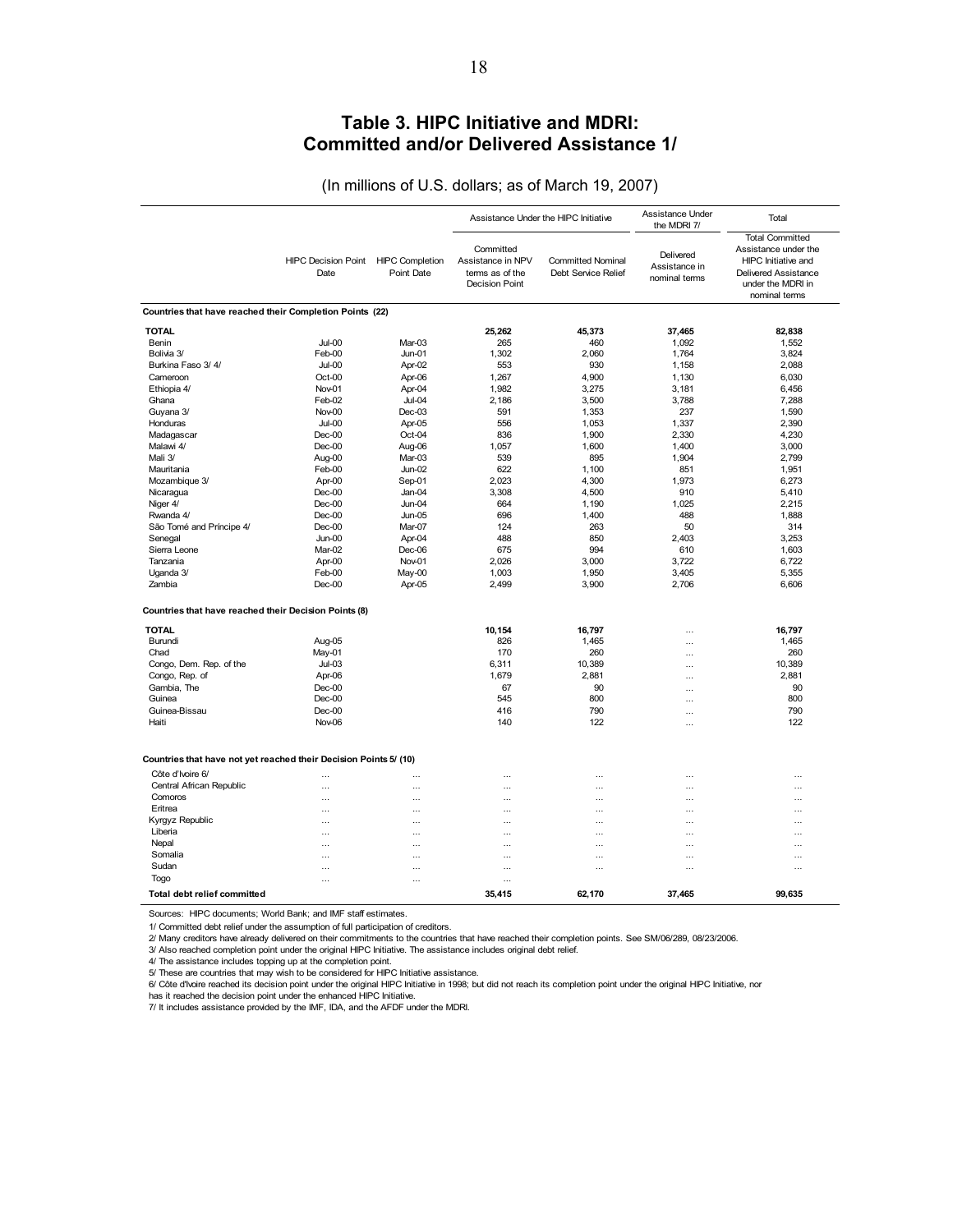|                                                                 |                         |    | <b>HIPC Initiative Assistance</b>                 | MDRI Debt Relief 1/      | Total HIPC and                |  |
|-----------------------------------------------------------------|-------------------------|----|---------------------------------------------------|--------------------------|-------------------------------|--|
| Member                                                          | <b>Amount Committed</b> |    | Amount Disbursed into HIPC<br>Umbrella Account 2/ | Total Delivered 3/       | MDRI debt relief<br>delivered |  |
|                                                                 |                         |    | (A)                                               | (B)                      | $(A+B)$                       |  |
| Completion point countries (22)                                 | 1,556.7                 |    | 1,668.4                                           | 2,169.0                  | 3,837.4                       |  |
| Benin                                                           | 18.4                    |    | 20.1                                              | 34.1                     | 54.2                          |  |
| <b>Bolivia</b>                                                  | 62.4                    | 4/ | 65.5                                              | 154.8                    | 220.3                         |  |
| <b>Burkina Faso</b>                                             | 44.0                    | 4/ | 46.0                                              | 57.1                     | 103.0                         |  |
| Cameroon                                                        | 28.6                    |    | 33.7                                              | 149.2                    | 182.8                         |  |
| Ethiopia                                                        | 45.1                    |    | 46.7                                              | 79.6                     | 126.3                         |  |
| Ghana                                                           | 90.1                    |    | 94.3                                              | 220.0                    | 314.3                         |  |
| Guyana                                                          | 56.6                    | 4/ | 59.6                                              | 31.6                     | 91.2                          |  |
| Honduras                                                        | 22.7                    |    | 26.4                                              | 98.2                     | 124.6                         |  |
| Madagascar                                                      | 14.7                    |    | 16.4                                              | 128.5                    | 144.9                         |  |
| Malawi                                                          | 33.4                    |    | 37.2                                              | 14.5                     | 51.7                          |  |
| Mali                                                            | 45.5                    | 4/ | 49.3                                              | 62.4                     | 111.7                         |  |
| Mauritania                                                      | 34.8                    |    | 38.4                                              | 30.2                     | 68.7                          |  |
| Mozambique                                                      | 106.9                   | 4/ | 108.0                                             | 83.0                     | 191.0                         |  |
| Nicaragua                                                       | 63.5                    |    | 71.2                                              | 91.8                     | 162.9                         |  |
| Niger                                                           | 31.2                    |    | 34.0                                              | 59.8                     | 93.8                          |  |
| Rwanda                                                          | 46.8                    |    | 50.6                                              | 20.2                     | 70.7                          |  |
| São Tomé and Príncipe                                           | 0.8                     |    | 5/<br>$\overline{\phantom{a}}$                    | 1.0                      | 1.0                           |  |
| Senegal                                                         | 33.8                    |    | 38.4                                              | 94.8                     | 133.2                         |  |
| Sierra Leone                                                    | 100.0                   |    | 106.6                                             | 76.8                     | 183.3                         |  |
| Tanzania                                                        | 89.0                    |    | 96.4                                              | 207.0                    | 303.4                         |  |
| Uganda                                                          | 119.6                   | 4/ | 121.7                                             | 75.8                     | 197.5                         |  |
| Zambia                                                          | 468.8                   |    | 508.3                                             | 398.5                    | 906.7                         |  |
| Decision point countries (8)                                    | 304.8                   |    | 18.3                                              |                          | 18.3                          |  |
| Burundi                                                         | 19.3                    |    | 0.2                                               | --                       | 0.2                           |  |
| Chad                                                            | 14.3                    |    | 8.6                                               | --                       | 8.6                           |  |
| Congo, Dem. Rep. of                                             | 228.3                   |    | 3.4                                               | −−                       | 3.4                           |  |
| Congo, Rep. of 6/                                               | 5.6                     |    | $\sim$                                            | $\overline{\phantom{a}}$ | $\overline{\phantom{a}}$      |  |
| Gambia, The                                                     | 1.8                     |    | 0.4                                               |                          | 0.4                           |  |
| Guinea                                                          | 24.2                    |    | 5.2                                               |                          | 5.2                           |  |
| Guinea-Bissau                                                   | 9.2                     |    | 0.5                                               | Ξ.                       | 0.5                           |  |
| Haiti                                                           | 2.1                     |    | 0.0                                               |                          | 0.0                           |  |
| Decision point countries under the Original HIPC Initiative (1) |                         |    |                                                   |                          |                               |  |
| Côte D'Ivoire                                                   | $16.7$ 4/7/             |    |                                                   |                          |                               |  |
| Non-HIPCs (2)                                                   |                         |    |                                                   | 126.1                    | 126.1                         |  |
| Cambodia                                                        |                         |    |                                                   | 56.8                     | 56.8                          |  |
| Tajikistan                                                      |                         |    |                                                   | 69.3                     | 69.3                          |  |
| <b>Total</b>                                                    | 1,878.2                 |    | 1,686.7                                           | 2.295.1                  | 3,981.8                       |  |

## **Table 4. IMF Implementation of the HIPC Initiative and the MDRI**

(In millions of SDRs, unless otherwise indicated; as of March 19, 2007)

Source: IMF Finance Department.

1/ Excludes remaining HIPC Initiative assistance delivered.

2/ Includes interest on amounts committed under the Enhanced HIPC Initiative.

3/ Assistance was delivered in January 2006 except for the countries which reached their respective completion points thereafter, these are:

4/ Includes commitment under the Original HIPC Initiative. Cameroon (April 2006), Mauritania (June 2006), Malawi (September 2006), Sierra Leone (December 2006), and São Tomé (March 2007).

5/ Additional HIPC assistance of SDR 0.824 million to be disbursed to São Tomé and Príncipe subject to receipt of satisfactory financing assurances from other creditors.

6/ No interim relief has been provided by the IMF as the necessary financing assurances from external creditors are not yet in place.

7/ Côte D'Ivoire reached its decision point under the Original HIPC Initiative in 1998; but did not reach its completion point under the Original HIPC Initiative, nor has it reached the decision point under the Enhanced HIPC Initiative.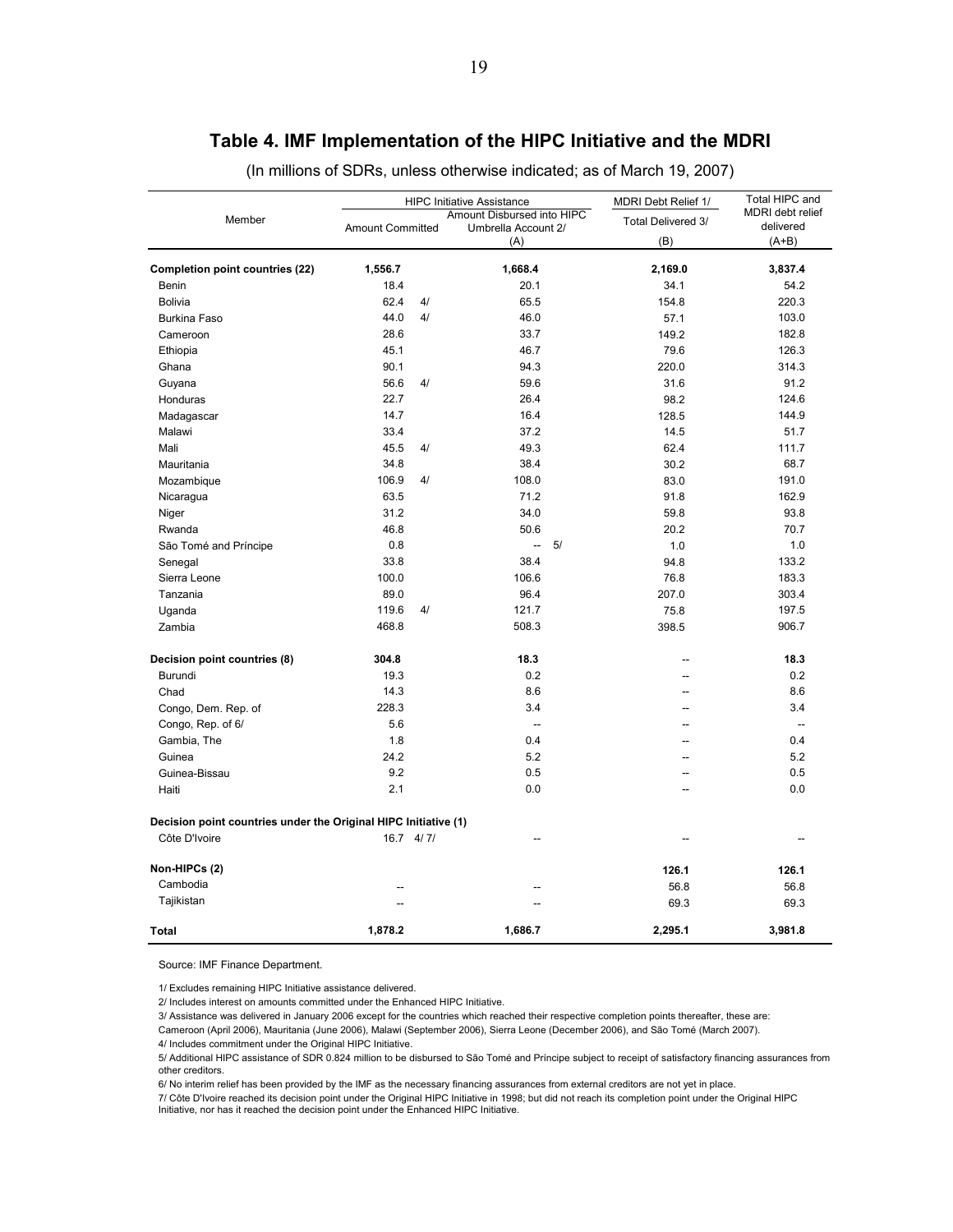# **Table 5. Access Under Fund Arrangements by Year of Approval, 1996–2007 1/**

|                                                                                                         | 1997        | 1998      | 1999      | 2000      | 2001           | 2002      | 2003           | 2004           | 2005       | 2006        | 2007<br>February        |
|---------------------------------------------------------------------------------------------------------|-------------|-----------|-----------|-----------|----------------|-----------|----------------|----------------|------------|-------------|-------------------------|
| Number of arrangements approved                                                                         |             |           |           |           |                |           |                |                |            |             |                         |
| All arrangements                                                                                        | 21          | 21        | 20        | 23        | 21             | 20        | 21             | 13             | 14         | 12          | $\overline{\mathbf{c}}$ |
| Non-exceptional arrangements                                                                            | 18          | 19        | 19        | 22        | 20             | 18        | 19             | 13             | 12         | 12          | $\overline{2}$          |
| Commitments (on approval)                                                                               |             |           |           |           |                |           |                |                |            |             |                         |
| In percent of total quota                                                                               | 20          | 17        | 6         | 6         | $\overline{7}$ | 18        | $\overline{7}$ | 1              | 4          | 0.2         | 0.1                     |
| In billions of SDRs                                                                                     | 29          | 24        | 14        | 12        | 15             | 39        | 15             | $\overline{2}$ | 9          | 0.5         | 0.2                     |
| <b>GRA</b> resources                                                                                    |             |           |           |           |                |           |                |                |            |             |                         |
| Average annual access 3/                                                                                |             |           |           |           |                |           |                |                |            |             |                         |
| <b>SBA</b>                                                                                              |             |           |           |           |                |           |                |                |            |             |                         |
| Non-exceptional 4/                                                                                      | 36          | 45        | 45        | 46        | 33             | 39        | 55             | 21             | 44         | 29          | 13                      |
| of which: Precautionary                                                                                 | 27          | 42        | 25        | 40        | 30             | 30        | 55             | 17             | 33         | 29          | 13                      |
| <b>Exceptional and SRF</b>                                                                              | 329         | 200       | 100       | $\cdots$  | 320            | 510       | 159            | $\cdots$       | 157        | $\ddotsc$   | $\cdots$                |
| EFF                                                                                                     |             |           |           |           |                |           |                |                |            |             |                         |
| Non-exceptional                                                                                         | 28          | 48        | 40        | 12        | $\cdots$       | 46        | 12             | $\cdots$       | $\cdots$   | 6           | $\cdots$                |
| of which: Precautionary                                                                                 | $\cdots$    | 45        | 21        |           | $\cdots$       | $\ddotsc$ | $\ddotsc$      | .              | .          | $\cdots$    |                         |
| <b>Exceptional and SRF</b>                                                                              | $\cdots$    | 144       | $\cdots$  | 60        | $\cdots$       | $\cdots$  | $\cdots$       | $\ddots$       | .          | $\cdots$    | $\cdots$                |
| SBA and EFF                                                                                             |             |           |           |           |                |           |                |                |            |             |                         |
| Non-exceptional 4/                                                                                      | 33          | 46        | 43        | 43        | 33             | 40        | 50             | 21             | 44         | 16          | 13                      |
| of which: Precautionary                                                                                 | 27<br>329   | 43<br>172 | 24<br>100 | 40<br>60  | 30             | 30<br>510 | 55<br>159      | 17             | 33         | 29          | 13                      |
| <b>Exceptional and SRF</b>                                                                              |             |           |           |           | 320            |           |                |                | 157        | $\ddotsc$   |                         |
| Range of average annual access 5/<br><b>SBA</b>                                                         |             |           |           |           |                |           |                |                |            |             |                         |
| Non-exceptional 4/                                                                                      | $24 - 69$   | $21 - 81$ | $20 - 85$ | $18 - 85$ | $16 - 51$      | $19 - 97$ | $25 - 100$     | $7 - 42$       | $25 - 86$  | 29          | 13                      |
| <b>Exceptional and SRF</b>                                                                              | $163 - 646$ | 200       | 100       | .         | 320            | 456 - 564 | 141 - 176      | $\ddotsc$      | $83 - 230$ | $\ddotsc$   |                         |
| EFF                                                                                                     |             |           |           |           |                |           |                |                |            |             |                         |
| Non-exceptional                                                                                         | $20 - 45$   | $45 - 55$ | $21 - 84$ | 12        | $\cdots$       | 46        | 12             | $\cdots$       | .          | 6           | $\cdots$                |
| <b>Exceptional and SRF</b>                                                                              | $\cdots$    | 144       | $\sim$    | 60        | $\sim$         | $\ddots$  | $\ddots$       | $\ddots$       | $\cdots$   | $\ddotsc$   |                         |
| Projected use of Fund credit outstanding at start of arrangement, including all GRA and PRGF facilities |             |           |           |           |                |           |                |                |            |             |                         |
| <b>SBA</b>                                                                                              | 47          | 41        | 84        | 52        | 47             | 228       | 110            | 47             | 262        | $\mathbf 0$ | 0                       |
| <b>EFF</b>                                                                                              | 78          | 217       | 94        | 224       | $\cdots$       | 68        | 53             |                | $\cdots$   | 0           | 0                       |
| Projected use of Fund credit outstanding at end of arrangement, including all GRA and PRGF facilities   |             |           |           |           |                |           |                |                |            |             |                         |
| <b>SBA</b>                                                                                              | 365         | 116       | 133       | 103       | 113            | 313       | 184            | 64             | 203        | 65          | 0                       |
| EFF                                                                                                     | 189         | 317       | 181       | 237       | $\cdots$       | 163       | 118            | $\cdots$       | $\cdots$   | 18          | $\cdots$                |
| <b>Concessional resources</b>                                                                           |             |           |           |           |                |           |                |                |            |             |                         |
| Average annual access 3/                                                                                |             |           |           |           |                |           |                |                |            |             |                         |
| <b>ESAF/PRGF</b>                                                                                        | 35          | 35        | 24        | 22        | 25             | 21        | 16             | 16             | 9          | 16          | 15                      |
| Range of average annual access 5/<br><b>ESAF/PRGF</b>                                                   | $25 - 50$   | $27 - 53$ | $14 - 40$ | $5 - 33$  | $17 - 42$      | $2 - 36$  | $3 - 31$       | $3 - 30$       | $3 - 18$   | $3 - 30$    | 15                      |
| Projected use of Fund credit outstanding at start of arrangement, including all GRA and PRGF facilities |             |           |           |           |                |           |                |                |            |             |                         |
| <b>ESAF/PRGF</b>                                                                                        | 96          | 94        | 103       | 78        | 98             | 74        | 71             | 84             | 102        | 52          | 13                      |
| Projected use of Fund credit outstanding at end of arrangement, including all GRA and PRGF facilities   |             |           |           |           |                |           |                |                |            |             |                         |
| <b>ESAF/PRGF</b>                                                                                        | 183         | 169       | 134       | 122       | 123            | 109       | 90             | 85             | 86         | 87          | 58                      |

(In percent of quota, unless otherwise indicated; as of February 28, 2007) 2/

Sources: IMF Executive Board documents; and information provided by PDR.

1/ Reflects amounts and duration at the time arrangements were approved; excludes potential access under external contingency mechanisms and other augmentations and reductions.

3/ Average annual access refers to total access divided by length of arrangement (in years), except where otherwise specified. 2/ Access expressed in terms of quota: Ninth General Review of Quotas through January 1999; 11th General Review of Quotas through January 2003; and 12th Review of Quotas thereafter.

4/ Including first credit tranche and precautionary arrangements.

5/ Maximum and minimum value of average annual access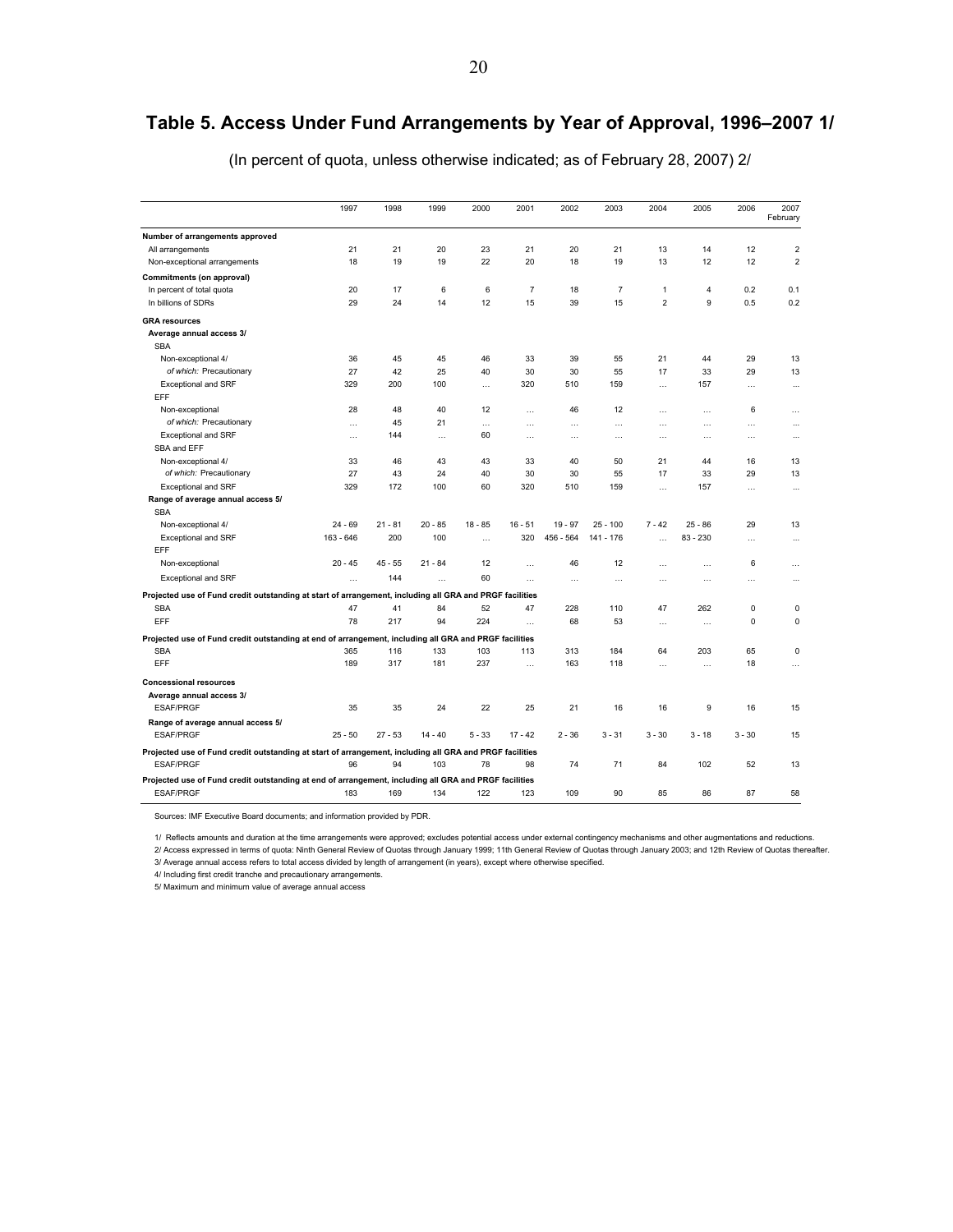# **Table 6. Current Financial Arrangements (GRA) 1/**

(In millions of SDRs, as of March 22, 2007)

| Member                       | Date of<br>Approval | Date of<br>Expiration | Amount<br>Agreed | Undrawn<br><b>Balance</b> | <b>IMF Credit</b><br>Outstanding |  |  |  |  |
|------------------------------|---------------------|-----------------------|------------------|---------------------------|----------------------------------|--|--|--|--|
|                              |                     |                       |                  |                           |                                  |  |  |  |  |
| <b>Stand-by Arrangements</b> |                     |                       |                  |                           |                                  |  |  |  |  |
| <b>Bulgaria</b>              | 8/6/2004            | 3/31/2007             | 100              | 100                       | 214                              |  |  |  |  |
| Dominican Republic           | 1/31/2005           | 1/30/2008             | 438              | 154                       | 327                              |  |  |  |  |
| Iraq                         | 12/23/2005          | 9/28/2007             | 475              | 475                       | 297                              |  |  |  |  |
| Macedonia, FYR               | 8/31/2005           | 8/30/2008             | 52               | 41                        | 28                               |  |  |  |  |
| Paraguay                     | 5/31/2006           | 8/31/2008             | 65               | 65                        |                                  |  |  |  |  |
| Peru                         | 1/26/2007           | 2/25/2009             | 172              | 172                       |                                  |  |  |  |  |
| <b>Turkey</b>                | 5/11/2005           | 5/10/2008             | 6,662            | 2,998                     | 5,624                            |  |  |  |  |
| 7 Arrangements               |                     |                       | 7,964            | 4,006                     | 6,490                            |  |  |  |  |
| <b>Extended Arrangements</b> |                     |                       |                  |                           |                                  |  |  |  |  |
| Albania                      | 2/1/2006            | 1/31/2009             | 9                | 5                         | 4                                |  |  |  |  |
| Total 8 SBA and EFF          |                     |                       | 7,973            | 4,011                     | 6,493                            |  |  |  |  |

Source: IMF, Finance Department; also available at www.imf.org/external/fin.htm, which are updated on a weekly basis.

1/ Figures may not add due to rounding.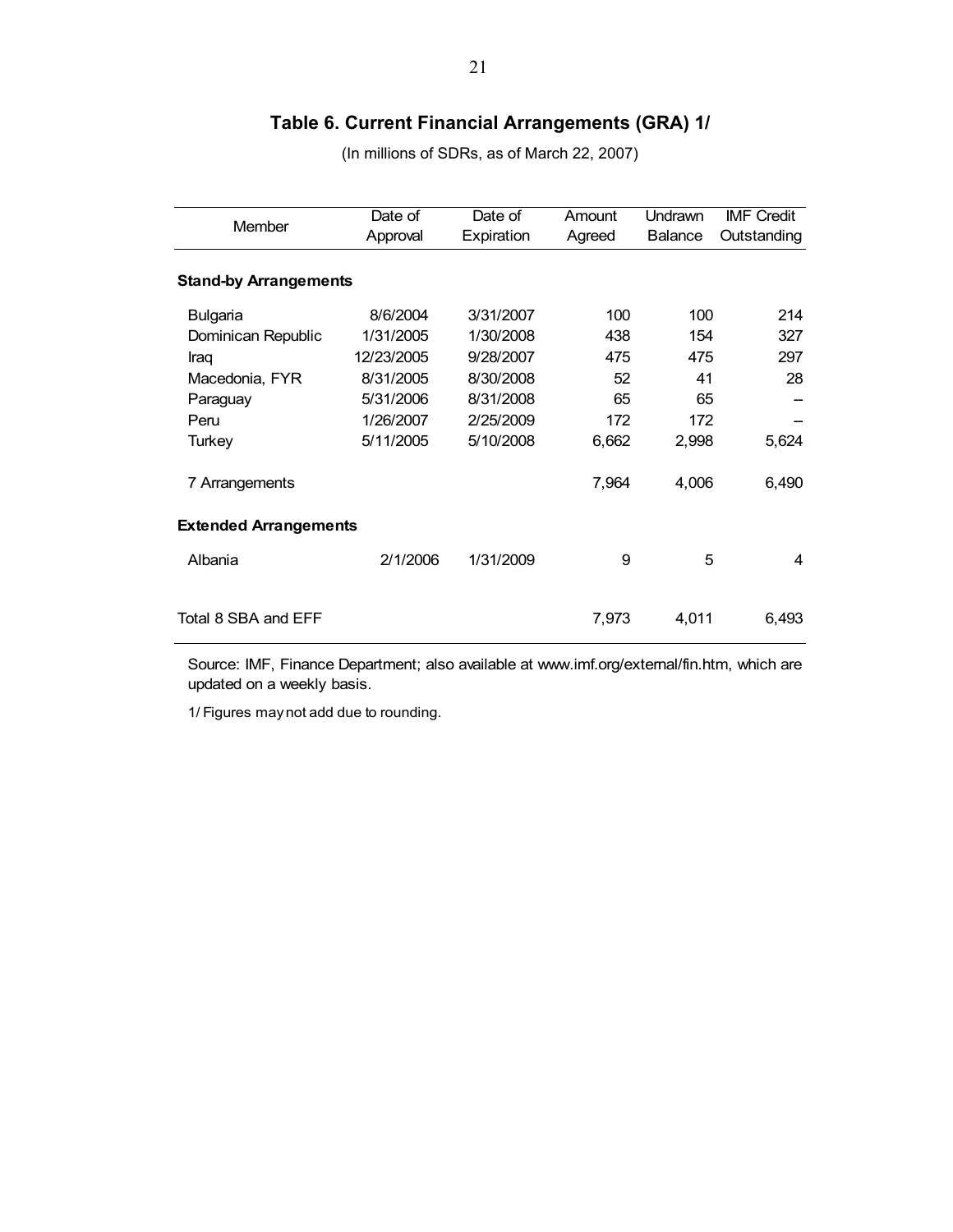# **Table 7. Current Financial Arrangements (PRGF) 1/**

| Member               | Date of    | Date of    | Amount | Undrawn                 | <b>IMF Credit</b> |
|----------------------|------------|------------|--------|-------------------------|-------------------|
|                      | Approval   | Expiration | Agreed | <b>Balance</b>          | Outstanding       |
|                      |            |            |        |                         |                   |
| Afghanistan          | 6/26/2006  | 6/25/2009  | 81     | 68                      | 13                |
| Albania              | 2/1/2006   | 1/31/2009  | 9      | 5                       | 58                |
| Armenia              | 5/25/2005  | 5/24/2008  | 23     | 10                      | 107               |
| Bangladesh           | 6/20/2003  | 6/19/2007  | 400    | 84                      | 317               |
| Benin                | 8/5/2005   | 8/4/2008   | 6      | $\overline{4}$          | $\overline{2}$    |
| <b>Burundi</b>       | 1/23/2004  | 9/30/2007  | 69     | $\overline{7}$          | 62                |
| Cameroon             | 10/24/2005 | 10/23/2008 | 19     | 11                      | 8                 |
| Central African Rep. | 12/22/2006 | 12/21/2009 | 36     | 19                      | 31                |
| Chad                 | 2/16/2005  | 2/15/2008  | 25     | 21                      | 44                |
| Congo, Rep. of       | 12/6/2004  | 6/5/2008   | 55     | 31                      | 24                |
| Gambia, The          | 2/21/2007  | 2/20/2010  | 14     | 12                      | 13                |
| Georgia              | 6/4/2004   | 9/30/2007  | 98     | 14                      | 163               |
| Grenada              | 4/17/2006  | 4/16/2009  | 11     | 9                       | $\overline{2}$    |
| Haiti                | 11/20/2006 | 11/19/2009 | 74     | 46                      | 28                |
| Kenya                | 11/21/2003 | 4/30/2007  | 225    | 150                     | 101               |
| Kyrgyz Republic      | 3/15/2005  | 3/14/2008  | 9      | $\overline{\mathbf{4}}$ | 104               |
| Madagascar           | 7/21/2006  | 7/20/2009  | 55     | 39                      | 27                |
| Malawi               | 8/5/2005   | 8/4/2008   | 38     | 23                      | 13                |
| Mali                 | 6/23/2004  | 10/31/2007 | 9      | 1                       | $\overline{7}$    |
| Mauritania           | 12/18/2006 | 12/17/2009 | 16     | 12                      | 5                 |
| Moldova              | 5/5/2006   | 5/4/2009   | 111    | 67                      | 67                |
| Mozambique           | 7/6/2004   | 7/5/2007   | 11     | $\overline{2}$          | 8                 |
| Nepal                | 11/19/2003 | 11/18/2007 | 50     | 21                      | 29                |
| Niger                | 1/31/2005  | 1/30/2008  | 26     | 3                       | 24                |
| Rwanda               | 6/12/2006  | 6/11/2009  | 8      | 6                       | 4                 |
| Sao Tome & Principe  | 8/1/2005   | 7/31/2008  | 3      | 1                       | $\overline{2}$    |
| Sierra Leone         | 5/10/2006  | 5/9/2009   | 31     | 22                      | 23                |
| Zambia               | 6/16/2004  | 6/15/2007  | 220    | 28                      | 28                |
| 28 Arrangements      |            |            | 1,733  | 719                     | 1,310             |

(In millions of SDRs; as of March 22, 2007)

Source: IMF, Finance Department; also available at www.imf.org/exgternal/fin.htm, which are updated on a weekly basis.

1/ Figures may not add due to rounding.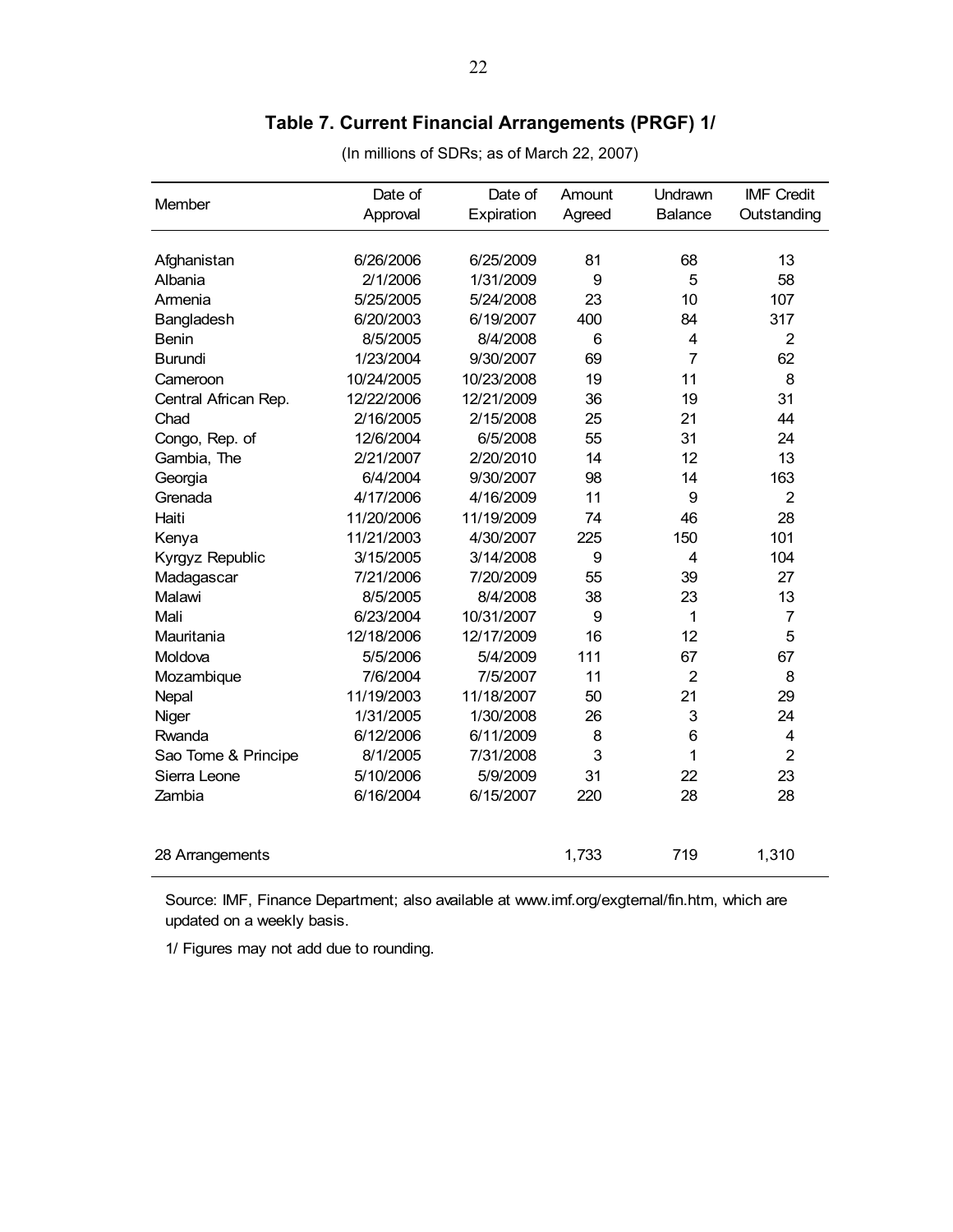# **Table 8. IMF's Financial Resources and Liquidity Position, 2002–07 1/**

|         |                                                       |          |          |          |          |          | Feb 2007    |                |
|---------|-------------------------------------------------------|----------|----------|----------|----------|----------|-------------|----------------|
|         |                                                       | 2002     | 2003     | 2004     | 2005     | 2006     | <b>SDRs</b> | US\$           |
| I.      | <b>Total resources</b>                                | 218.1    | 219.1    | 220.6    | 221.1    | 224.2    | 224.3       | 337            |
|         | Member' currencies                                    | 210.3    | 211.3    | 213.1    | 213.4    | 209.0    | 209.1       | 315            |
|         | SDR holdings                                          | 1.2      | 1.1      | 0.8      | 1.1      | 2.7      | 2.7         | $\overline{4}$ |
|         | Gold holdings                                         | 5.9      | 5.9      | 5.9      | 5.9      | 5.9      | 5.9         | 9              |
|         | Other assets                                          | 0.8      | 0.9      | 0.8      | 0.8      | 6.6      | 6.6         | 10             |
|         | Available under GAB/NAB activation                    | $\cdots$ | $\cdots$ | $\cdots$ | $\cdots$ | $\cdots$ |             | $\cdots$       |
| $\Pi$ . | Less: Nonusable resources                             | 117.9    | 118.4    | 109.2    | 75.9     | 63.0     | 61.6        | 93             |
|         | Of which: Credit outstanding                          | 63.6     | 65.0     | 55.4     | 28.4     | 9.8      | 8.3         | 13             |
| III.    | Equals: Usable resources                              | 100.2    | 100.7    | 111.3    | 145.2    | 161.2    | 162.7       | 245            |
| IV.     | Less: Undrawn balances under GRA arrangements         | 31.9     | 22.8     | 19.4     | 12.7     | 3.9      | 4.0         | 6              |
| V.      | Equals: Uncommitted usable resources                  | 68.3     | 77.9     | 91.9     | 132.5    | 157.3    | 158.7       | 239            |
| VI.     | Plus: Repurchases one-year forward                    | 19.0     | 9.2      | 12.9     | 8.0      | 2.8      | 1.6         | $\overline{2}$ |
| VII.    | Less: Prudential balance                              | 32.6     | 32.8     | 32.8     | 34.1     | 34.8     | 34.8        | 52             |
| VIII.   | Equals: One-year forward commitment capacity (FCC) 2/ | 54.7     | 54.2     | 71.9     | 106.4    | 125.4    | 125.5       | 189            |
|         | Memorandum items:                                     |          |          |          |          |          |             |                |
|         | Potential GAB/NAB borrowing                           | 34.0     | 34.0     | 34.0     | 34.0     | 34.0     | 34.0        | 51             |
|         | Quotas of members that finance IMF transactions       | 163.1    | 164.1    | 164.1    | 170.5    | 173.8    | 173.8       | 262            |
|         | Liquid liabilities                                    | 66.1     | 66.5     | 55.7     | 28.6     | 17.5     | 15.9        | 24             |
|         | US\$ per SDR                                          | 1.35952  | 1.48597  | 1.55301  | 1.42927  | 1.50440  | 1.50472     |                |

(In billions of SDRs unless otherwise indicated; as of February 28, 2007)

Source: IMF Finance Department; also available at www.imf.org/external/fin.htm, which are updated on a monthly basis.

1/ Figures may not add due to rounding.

of the Fund's resources base. 2/ The FCC is defined as the Fund's stock of usable resources less undrawn balances under existing arrangements, plus projected repurchases during the coming 12 months, less a prudential balance intended to safeguard the liquidity of creditors' claims and to take account of any erosion